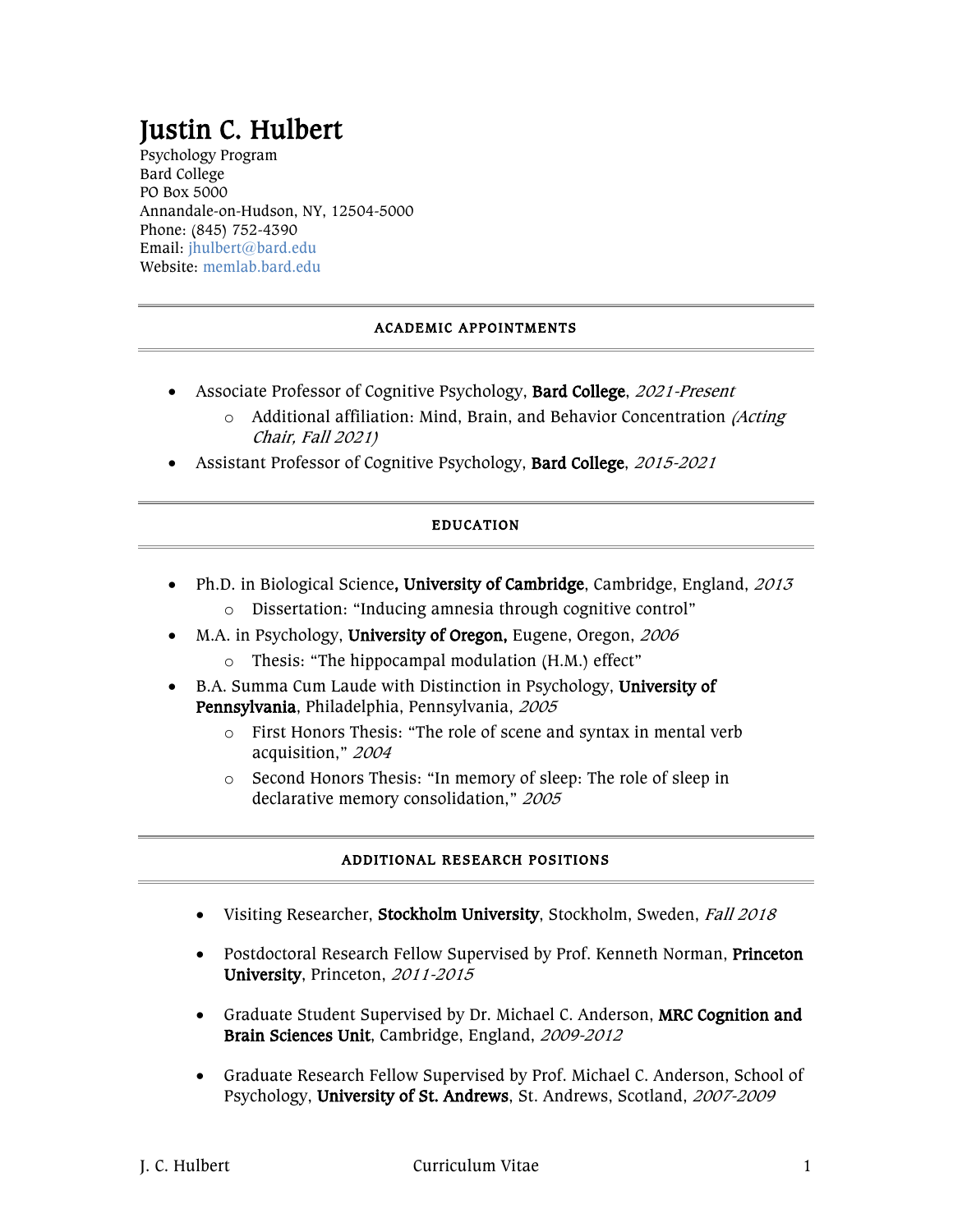- Graduate Research Fellow Supervised by Prof. Michael C. Anderson, Department of Psychology, University of Oregon, Eugene, Oregon, 2005-2007
- Summer Intern with Prof. Michael J. Kahana, Department of Psychology, University of Pennsylvania, Philadelphia, Pennsylvania, <sup>2007</sup>
- Research Assistant with Prof. Sharon Thompson-Schill, Department of Psychology, Center for Cognitive Neuroscience, University of Pennsylvania, Philadelphia, Pennsylvania, 2004-2005
- Research Assistant with Prof. John Trueswell, Anna Papafragou, and Lila Gleitman, Department of Psychology, Institute of Research in Cognitive Sciences, University of Pennsylvania, Philadelphia, Pennsylvania, 2004-2005
- Research Assistant with Dr. Anne E. Kazak, Children's Hospital of Philadelphia, Division of Psychology, Philadelphia, Pennsylvania, 2002-2005
- Research Assistant with Dr. Steve Leff, Children's Hospital of Philadelphia, Division of Psychology, Philadelphia, Pennsylvania, 2002-2005

# TEACHING

- Sleep! (PSY 353), Bard College, *Spring 2020*
- Learning & Memory (PSY 234), Bard College, *Fall 2019; Fall 2020; Spring 2021*
- Cognitive Psychology (PSY 230), Bard College, Fall 2015; Spring 2016; Fall 2017; Spring 2020; Fall 2021
- Introduction to Psychological Science (PSY 141), Bard College, Fall 2016; Fall 2017; Fall 2019; Spring 2020; Spring 2021
- Advanced Methodology in Cognitive Psychology (PSY COG), Bard College, Fall 2016; Spring 2017; Fall 2017; Spring 2018; Fall 2019; Spring 2020; Fall 2020; Fall 2021; Spring 2021
- Research Methods in Psychology (PSY 204), Bard College, Spring 2017; Spring 2019
- The Medial Temporal Lobe Memory System (PSY 330 Seminar), Bard College, Fall 2016
- Neuroscience (PSY 231), Bard College, Spring 2016; Spring 2018
- Mind, Brain, & Behavior (MBB 317 Seminar), Bard College, Spring 2016; Spring 2018; Spring 2020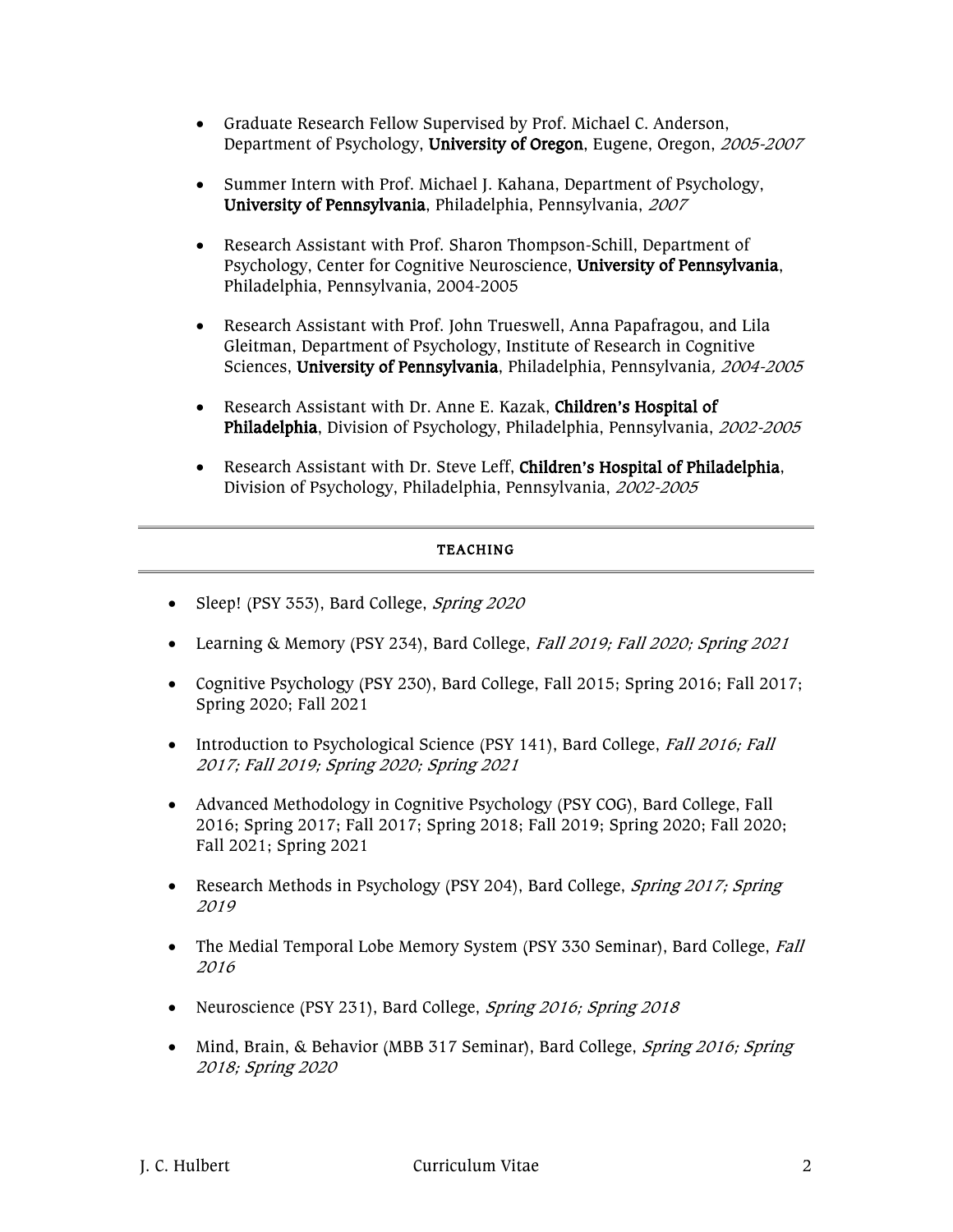- The Science of Forgetting (PSY 335 Seminar), Bard College, Fall 2015; Spring 2018; Fall 2021
	- $\circ$  Also presented as a sample class during Bard Family Weekend, *Fall 2015;* Fall 2021
- Cognitive Neuroscience of Memory (Seminar), Guest Lecturer, Lehigh University, Spring 2021
- Research Design & Analysis, Guest Lecturer, University of St. Andrews, Spring 2009
- Introductory Psychology, Guest Lecturer, University of Oregon, Winter 2007
- Learning & Memory, Guest Lecturer, University of Oregon, Winter 2006; Spring 2006

#### BARD SENIOR PROJECT STUDENTS

(fall/spring semester; two-digit year)

• Eleonora Beier

"Do you chill when I chill? Exploring strong emotional responses to unfamiliar musical traditions" (F'15-S'16)

Winner of the Dr. Richard M. Siegel Memorial Prize in Science

# • Alexandra Batzdorf

"Phonophobia mediates the relationship between the myelinated vagus and selective mutism" (S'16)

# • Danielle Iserlis

"Do the emotions 'shame' and 'pride' alter response to sexually explicit words in an emotional Stroop task?" (S'16) Recipient of the Davis United World College Scholarship

# • Anna Obbágy

"The effects of the Ronnie Gardner rhythm and music therapy on patients with first-stage Parkinson's disease" (F'16)

#### • Katarina Ferrucci

"Distortion in body schema: The influence of body fat and mass on perceptions of personal size" (F'16-S'17)

• Evan Jacoby

"I am not the phantom hand! Exploring the effects of illusory ownership of an other-race rubber hand on racial identity in racial minorities"  $(F'16-5'17)$ 

#### • Charles Leighton

"Facial emotion recognition impairments in subclinical depression"  $(F'16-S'17)$ 

# • Anastasia Sielski-Elizalde

"Use your condom-sense: Looking at the effects of framing and categorization on condom-use messages between heterosexual and homosexual men"  $(S'17-F'17)$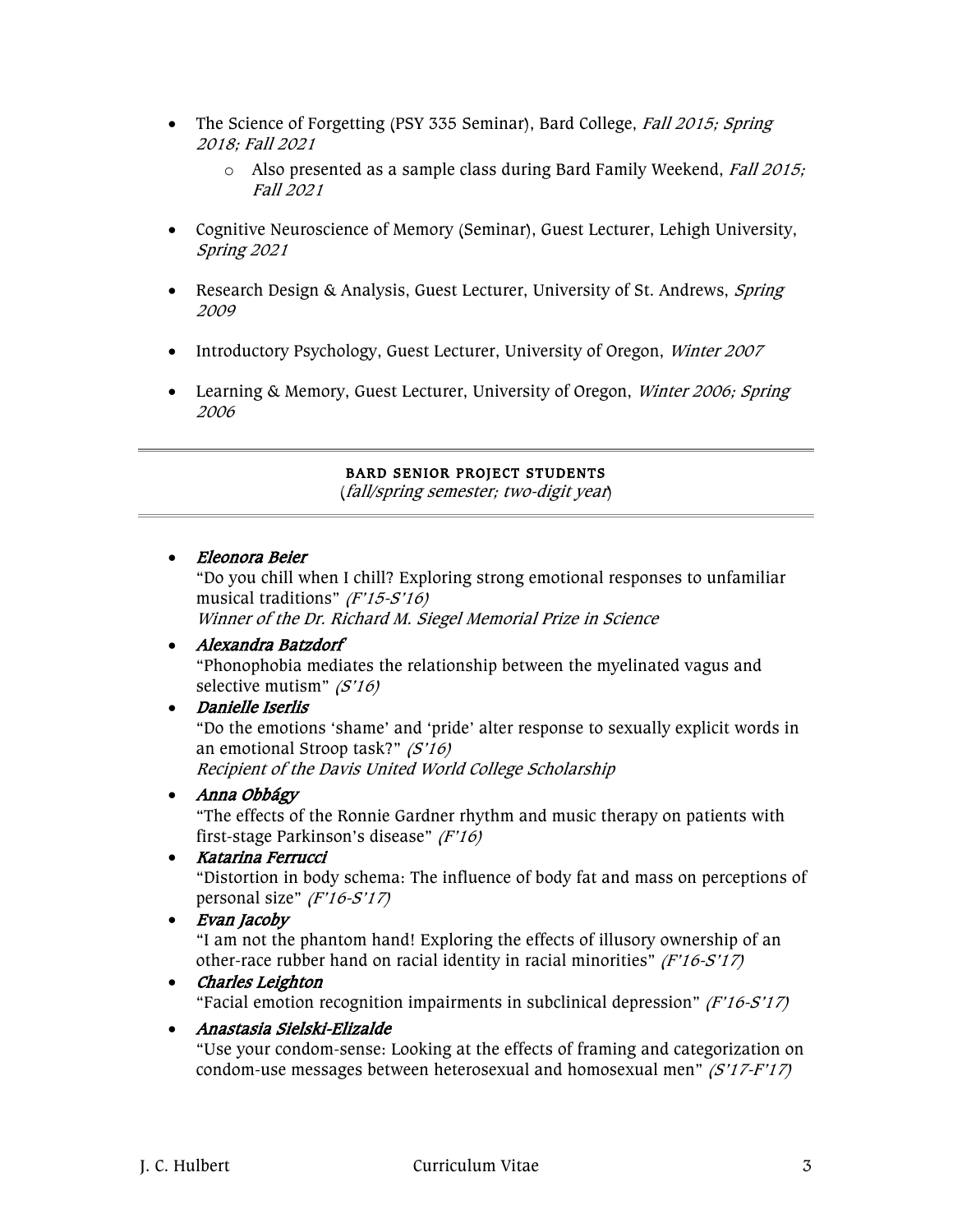# • Eleanor Broughton

"Lost in translation: The conceptual-empirical language barrier between criminal law and psychology"  $(F'17-S'18)$ 

# • Zall Hirschstein

"Towards improving learning with consumer-grade, closed-loop, electroencephalographic neurofeedback" (F'17-S'18)

# • Sean Murphy

"Everyday Ghosts: An examination of memory in social interactions"  $(F'17-S'18)$ 

# • Luoxuan (Vivian) Zhu

"Pronounceability and visual recognition processing: The role of phonology in word identification under the mixed-case situation"  $(S'18)$ 

#### • Noah Libby

"A wizard hat for the brain: Predicting long-term memory retention using electroencephalography" (S'19)

# • Gitta Markó

"An exploration of musical performance anxiety (MPA) and its relation to perfectionism and performance"  $(S'19)$ 

# • Luke Sandbank

"To conceive of consonance in chaos: The influence of the harmonic series on the perception of a new musical system" (S'19)

# • Clara Griffin

"Whose eyes are we seeing through?: A proposed investigation of the effect of self-stigma reduction therapy on quality of life and clinical symptoms in individuals living with schizophrenia" (F'19-S'20)

# • Zongheng Zhang

"Does the direction of current flow using transcranial direct-current stimulation (tDCS) affect one's ability to perform motor tasks?"  $(F'19-S'20)$ 

# • Gabriel Profumo

"Exercise as a Moderating Variable of Social Media Usage and Life Satisfaction" (S'20-F'20)

# • Sherry Chowdhury

"Cultural taxation and college students: Undergraduate college students and their experiences with unfair cultural and identity taxation" (F'20-S'21)

# • Dayveliz Hernandez Muztafa

"Framing narratives for resilience: A proposal on utilizing a narrative intervention for remote college students" (F'20-S'21)

# • Hadley Parum

"The role of a polyrhythm's pitch interval in music-dependent memory"  $(F2O -$ S'21)

# • Alex Luscher

"Toward a better understanding of percussive therapy and pain"  $(S'21-F'21)$ 

#### • Olivia Couture

"Errors in healthcare: A proposed study investigating effects of interruptions and multitasking on performance of nurses" (F'21-S'22)

• Lyra Fu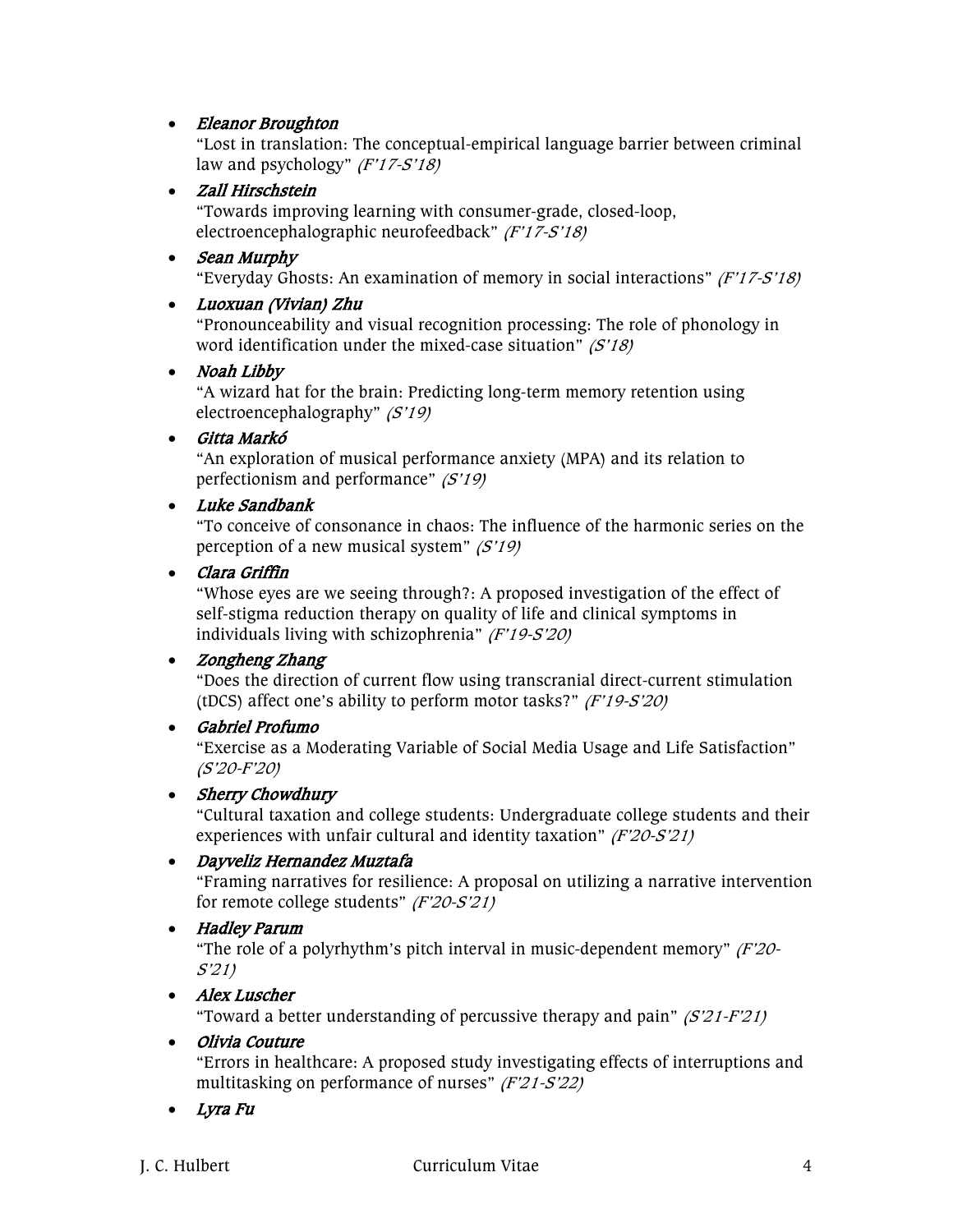- "Music percussion has an impact on the selective attention of college students" (F'21-S'22)
- Julia Morin

"A proposed study of the effect of autonomous sensory meridian response on sleep latency in elderly with sleep disturbances" (F'21-S'22)

• Jess Berkun (S'22-F'22)

# BARD STUDENT BOARDS ( ◊ advisee)

Moderation Boards (in Psychology, unless otherwise specified)

- Fall 2015: Glenisha Givens, Samantha Lagville-Graham
- *Spring 2016*: Elena Botts (Global and International Studies with a concentration in Mind, Brain, and Behavior), Molly Bremner, Clarence A.L. Brontë◊ , Marisa Finkelstein, Elizabeth Fitzgerald, Riley Griffin, Zall Hirschstein<sup>≬</sup>, Samantha Kleinº́, R.J. Konefalº́, Sean Murphyº́, Danielle Nordenberg<sup>≬</sup>, Anastasia Sielski-Eliza<sup>≬</sup>, Sara Such<sup>≬</sup>, Naomi Zahler
- *Fall 2016*: R.J. Konefal<sup>≬</sup>, Sean Murphy<sup>≬</sup>, Nya Riddick
- *Spring 2017*: Matthew Agosto<sup>()</sup>, Bianca DePietro<sup>()</sup>, Clarence A.L. Brontë (Written Arts), Nicole Ellin<sup>6</sup>, Zien Hodge<sup>6</sup>, Keva Chang<sup>6</sup>, Jack Machen<sup>6</sup>, Cassidy Putnam<sup>≬</sup>, Nya Riddick, Sydnie Sinclair<sup>≬</sup>, Jada Woods
- *Fall 2017*: Keva Chang<sup>≬</sup>, Mady Thuyein<sup>≬</sup>
- *Spring 2018*: Briana Ciallela<sup>6</sup>, Adam Fallah, Michael Greenberg, Nikolai Grumet◊ , Yifan Gu, Ashley Jones (Sociology), Emma Loughlin, Isabell Polletta, Abigail Rauso, Dominique Spencer (Written Arts), Brooke Tyborowski, Zongheng Zhang◊ , Immanuel Zion
- *Spring 2019*: Grant Bossard, Jonathan Cseh, Narain Darakananda, Max Gehr, Nora Grace-Flood, Rakim Griffin, Dayveliz Hernandez Muztafa<sup>≬</sup>, Claire Lindsay, Lily Moerschel, Poppy Sheehan, Anya Swinchoski, Rayo Verwij (Computer Science with a concentration in Mind, Brain, and Behavior)
- *Fall 2019*: Gabriel Profumo, Allegra Tsao-Robinson
- *Spring 2020*: Ishbel Ayala, Sherry Chowdhury, Olivia Couture, Lyra Fu, Emma Gossett, Ana Guaba, Emma Hancox, Min He, Emma Heffron, Sophia Jung, Spike Kelly-Rossin, Jess Rylander
- Fall 2020: Katherine Ritter, Spike Kelly-Rossini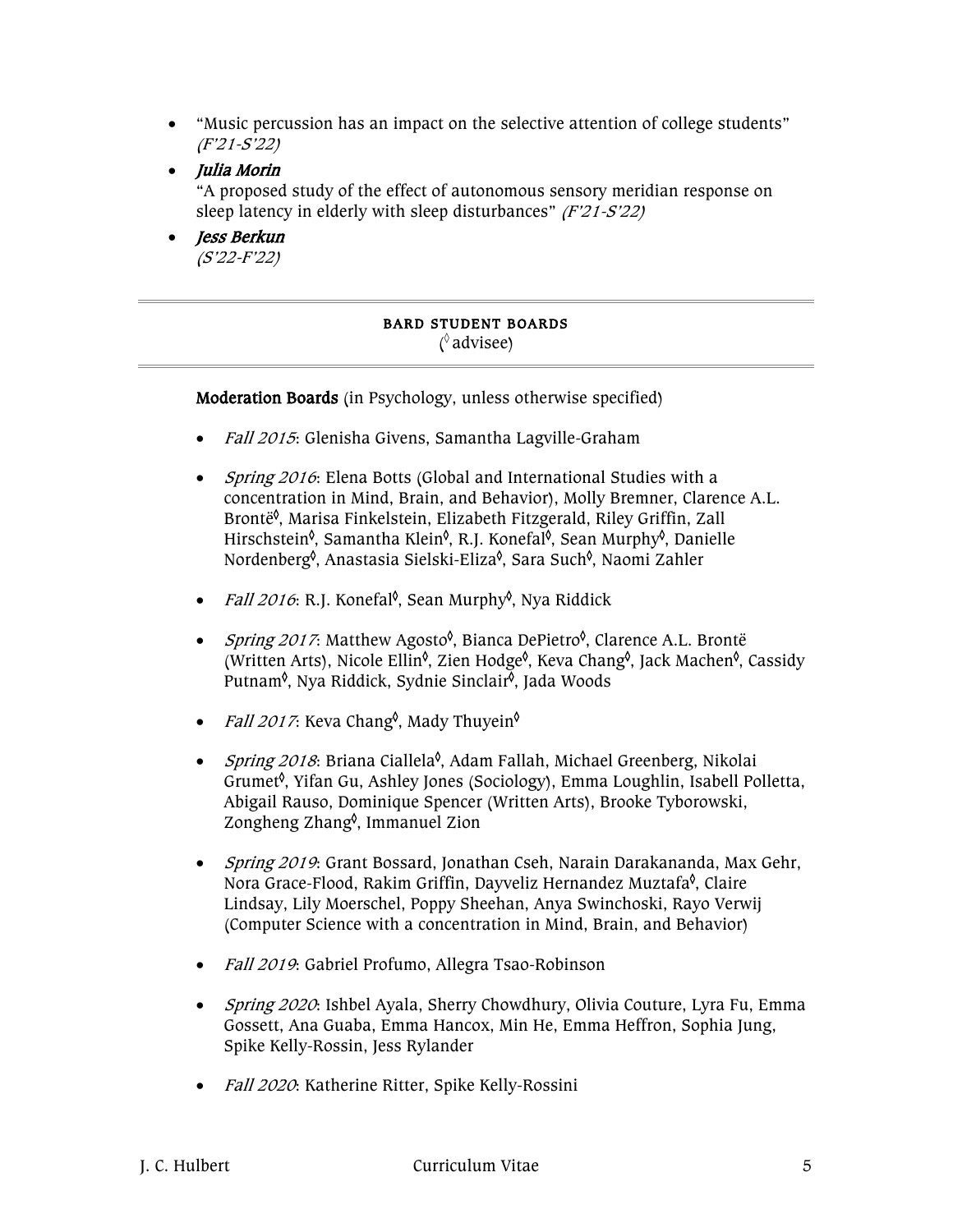- *Spring 2021*: Haonan (Mori) Chen<sup>0</sup>, Cam Goldberg<sup>0</sup>, Deva Grumet-Bass<sup>0</sup>, Kristian Krslovic<sup>0</sup>, Hominy McMahon, Ana Quigley, Gabriel Traub
- Fall 2021: Jessalyn Henriquez-Polanco; Bochen Li; Henry McCullers; Shao Shuai

Midway Senior Project Boards (in Psychology, unless otherwise specified)

- *Fall 2015*: Alexandra Batzdorf<sup>0</sup>, Chelsea Beckford, Eleonora Beier<sup>0</sup>, Danielle Iserlis◊ , Grace Shu, Rachel Swanson, Camille Thigpen, Helena Wippick
- *Spring 2016*: Anna Obbágy<sup>\$</sup>, Ying Huang (Philosophy)
- *Fall 2016*: Katarina Ferrucci<sup>≬</sup>, Glenisha Givens, Sara Genung, Aurora Hoffman, Evan Jacoby<sup>ộ</sup>, Charles Leighton<sup>ộ</sup>, Hannah McCarley<sup>ộ</sup>, Molly McQuillan (Biology), Matthew Phelps, Sage Warner
- *Spring 2017*: Anastasia Sielski-Elizalde<sup> $\lozenge$ </sup>
- Fall 2017: Elena Botts (Global and International Studies), Clarence A.L. Brontë<sup>≬</sup>, Eleanor Broughton<sup>≬</sup>, Zall Hirschstein<sup>≬</sup>, Kate Hochswender, Sean Murphy◊ , Elias Posen (Computer Science), Sigrun Nielsen, Luoxuan (Vivian) Zhu
- *Fall 2018*: Noah Libby<sup>≬</sup>, Gitta Markó<sup>≬</sup>, Luke Sandbank<sup>≬</sup>
- Spring 2019: Emma Laughlin
- Fall 2019: Yifan Gu, Clara Griffin<sup>0</sup>, Andrea Otey, Charles Wood, Zongheng Zhang◊
- Spring 2020: Gabriel Profumo
- *Fall 2020*: Dayveliz Hernandez Muztafa<sup>§</sup>, Claire Lindsay, Rakim Griffin, Hadley Parum<sup>≬</sup>, Chandler O'Reardon, Sherry Chowdhury<sup>≬</sup>, Jonathan Cseh, Ana Guaba
- *Spring 2021*: Alex Luscher<sup> $\lozenge$ </sup>
- *Fall 2021*: Olivia Couture<sup> $\phi$ </sup>; Lyra Fu<sup> $\phi$ </sup>; Freddie Hernandez; Isaiah McRoberts; Julia Morin<sup>≬</sup>; Katherine Ritter; Jess Rylander

Final Senior Project Boards (in Psychology, unless otherwise specified)

- *Spring 2016*: Alexandra Batzdorf<sup>0</sup>, Chelsea Beckford, Eleonora Beier<sup>0</sup>, Bridget Bertoldi, Zachary Goodman, Danielle Iserlis<sup>≬</sup>, Grace Shu, Rachel Swanson, Camille Thigpen, Helena Wippick
- *Fall 2016*: Ying Huang (Philosophy), Anna Obbágy<sup> $\phi$ </sup>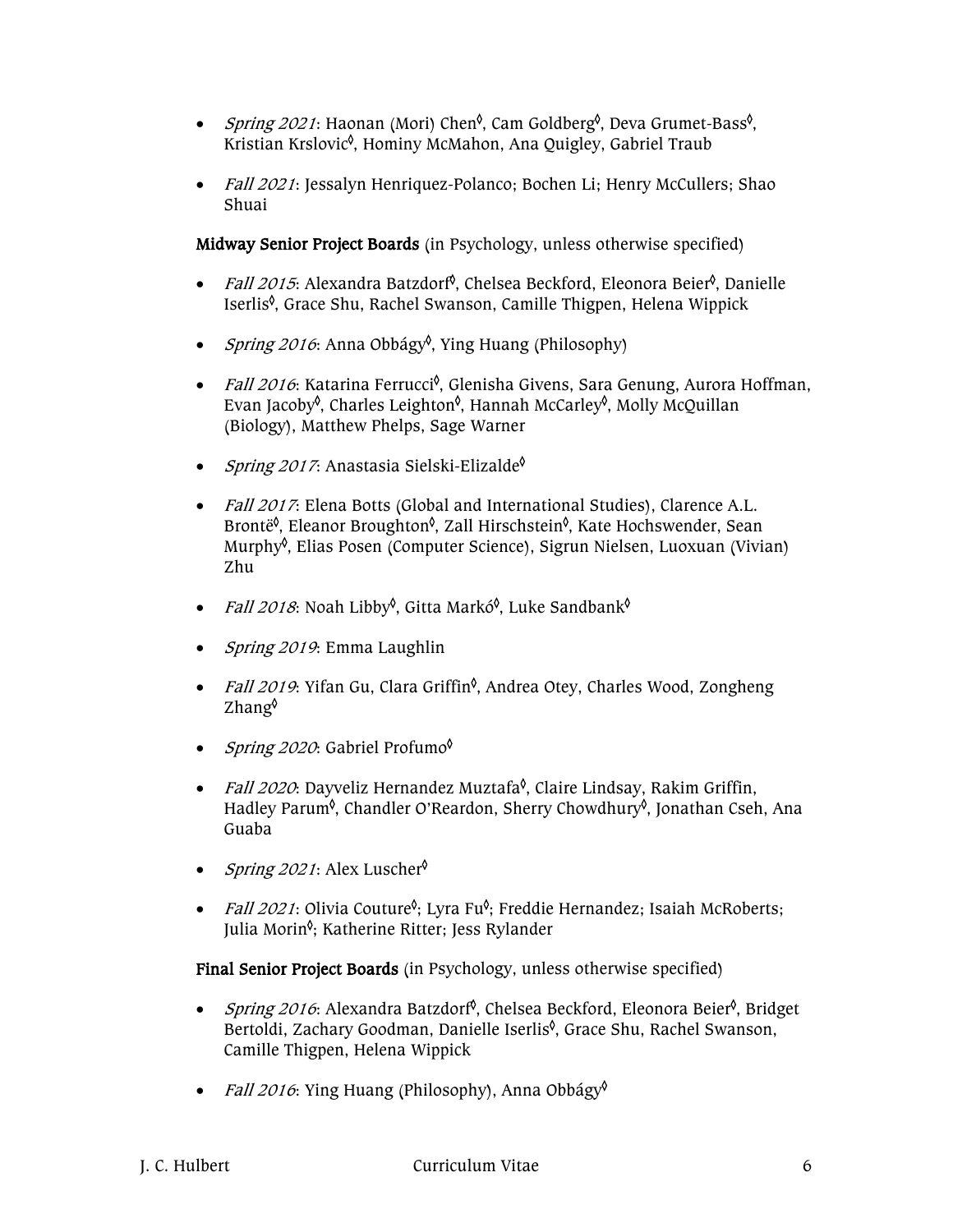- *Spring 2017*: Morgan Evans (Computer Science), Katarina Ferrucci<sup>6</sup>, Glenisha Givens, Sara Genung, Aurora Hoffman, Evan Jacoby<sup>≬</sup>, Charles Leighton<sup>≬</sup>, Hannah McCarley◊ , Molly McQuillan (Biology), Matthew Phelps, Sage Warner
- *Fall 2017*: Anastasia Sielski-Elizalde<sup> $\lozenge$ </sup>
- Spring 2018: Elena Botts (Global and International Studies), Clarence A.L. Brontë<sup>≬</sup>, Eleanor Broughton<sup>≬</sup>, Zall Hirschstein<sup>≬</sup>, RJ Konefal, Aileen Lian, Sean Murphy◊ , Elias Posen (Computer Science), Sigrun Nielsen, Luoxuan (Vivian) Zhu<sup>ộ</sup>
- *Spring 2019*: Nicole Ellin, Noah Libby<sup>0</sup>, Gitta Markó<sup>0</sup>, Luke Sandbank<sup>0</sup>, Tong Su
- Fall 2019: Emma Loughlin
- *Spring 2020*: Clara Griffin<sup>≬</sup>, Yifan Gu, Andrea Otey, Charlie Wood, Zongheng Zhang◊
- *Fall 2020*: Gabriel Profumo $\phi$
- *Spring 2021*: Diksha Chittavidya-Ananda, Sherry Chowdhury<sup>≬</sup>, Rakim Griffin, Ana Guaba, Dayveliz Hernandez Muztafa<sup>≬</sup>, Claire Lindsay, Chandler O'Reardon, Hadley Parum◊
- *Fall 2021*: Alex Luscher<sup> $\lozenge$ </sup>

# DOCTORAL DISSERTATION COMMITTEE MEMBERSHIP

• Iiona Scully, "Changing implicit and explicit attitudes through memory modification," Lehigh University, <sup>2019</sup>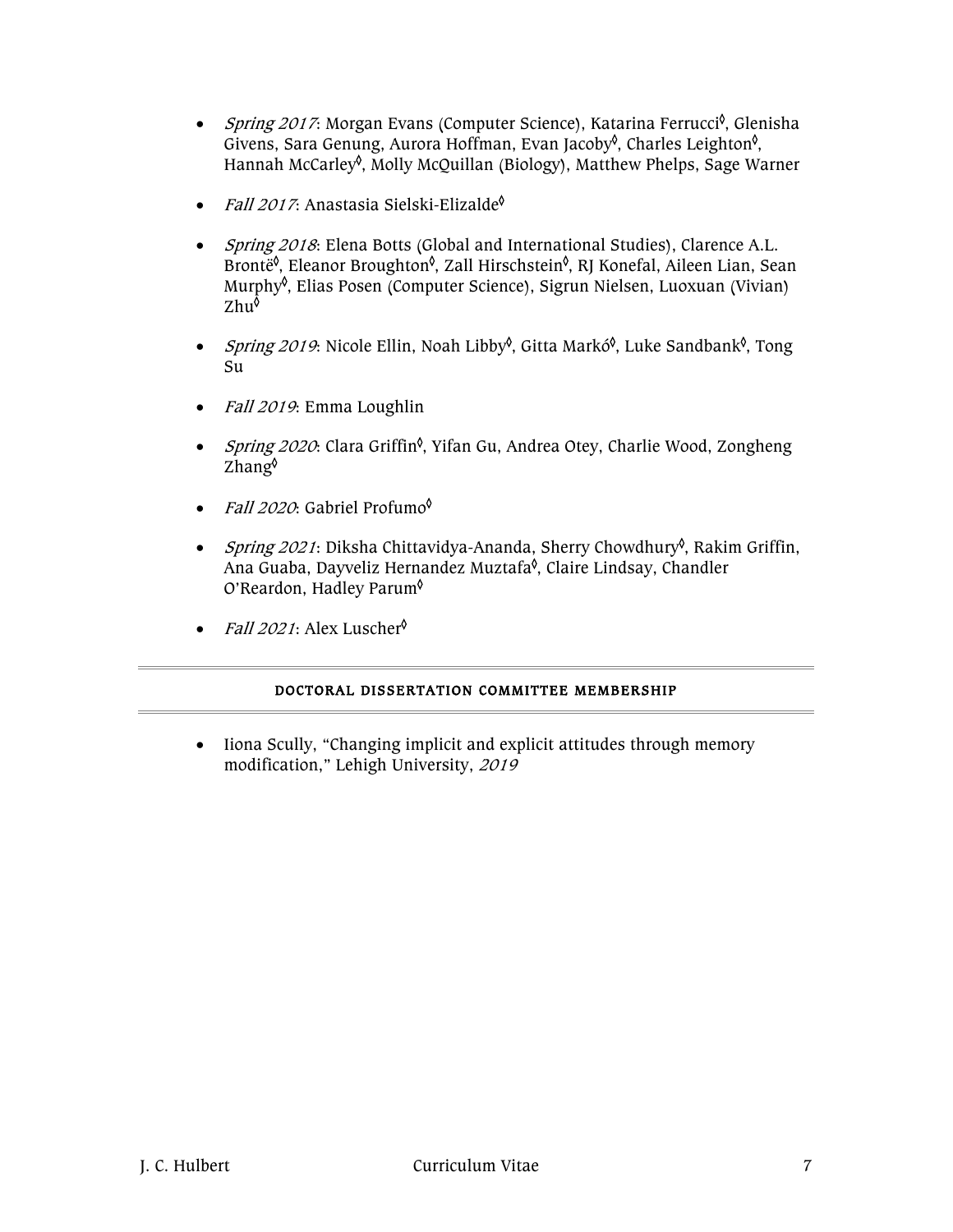#### RESEARCH ADVISING

(**¯**senior project student outside of Bard; \*Bard Summer Research Institute student)

Sara Bean Duncan Caitlin Bowman Lindsay Craft Kristin Davis Victoria DeLung Eleanor Dizon Brittany Ellison Emmalee Gerstenberger Geoff Henninger Rira Matsumoto Alex Misar Jered Parkin Katherine Robinson Andrea Valde

#### St. Andrews University

Azhani Amiruddin William Brinkman Kristin Bross Courtney Clark Simona Haller Jonathan Mahlandt Sandra Marchal Laura McCairn Zena Meighan Bridey Monger Ewan Ross Nick Scott Mia Tittanen Peter Weller

#### Princeton University

Paula Pacheco¯ Nicole Rafidi¯ Spencer Tank¯

#### Stockholm University

Andrea Aejmelaeus Lindstroʻm<sup>-</sup> Lara Fontana

Matt Agosto Cillian Ahearn Ishbel Ayala Rahma Ahmed David Benson Bridget Bertoldi Elena Botts Clarence A. L. Brontë\* Eleanor Broughton Mori Chen Sarah Cohen Olivia Couture Claire De Los Rios Bianca DePietro Mandy Derrell Mira Dush Zhamal Dzhumashova Dylan Earp Morgan Evans Elizabeth Fitzgerald Nora Grace-Flood\* Mike Greenberg\* Yifan Gu Giorgi Gzirishvili Min He Zall Hirschstein\* Zien Hodge\* Ying Huang Luka Jijieshvili Alice Knowlton Bochen Li Noah Libby\* Levi Lowe Jack Machen Veerle Maslowski Sean Murphy\* Danielle Nordenberg Chandler O'Reardon\* Hadley Parum Rachael Rice Anna Richard Abigail Rauso Jess Rylander

#### University of Oregon Bard College Bard College (Cont'd)

Ayesha Salman Luke Sandbank Elene Shamanadze Katlynn Shamro Shuai Shao Tong Su Sara Such Aiana Tazabekova\* Mady Thuyein Rayo Verweij Mingxi Wang Ophelia Wang Lindsey Williams Ivy Wu Zongheng Zhang\* Luoxuan (Vivian) Zhu Ellie Zimmerman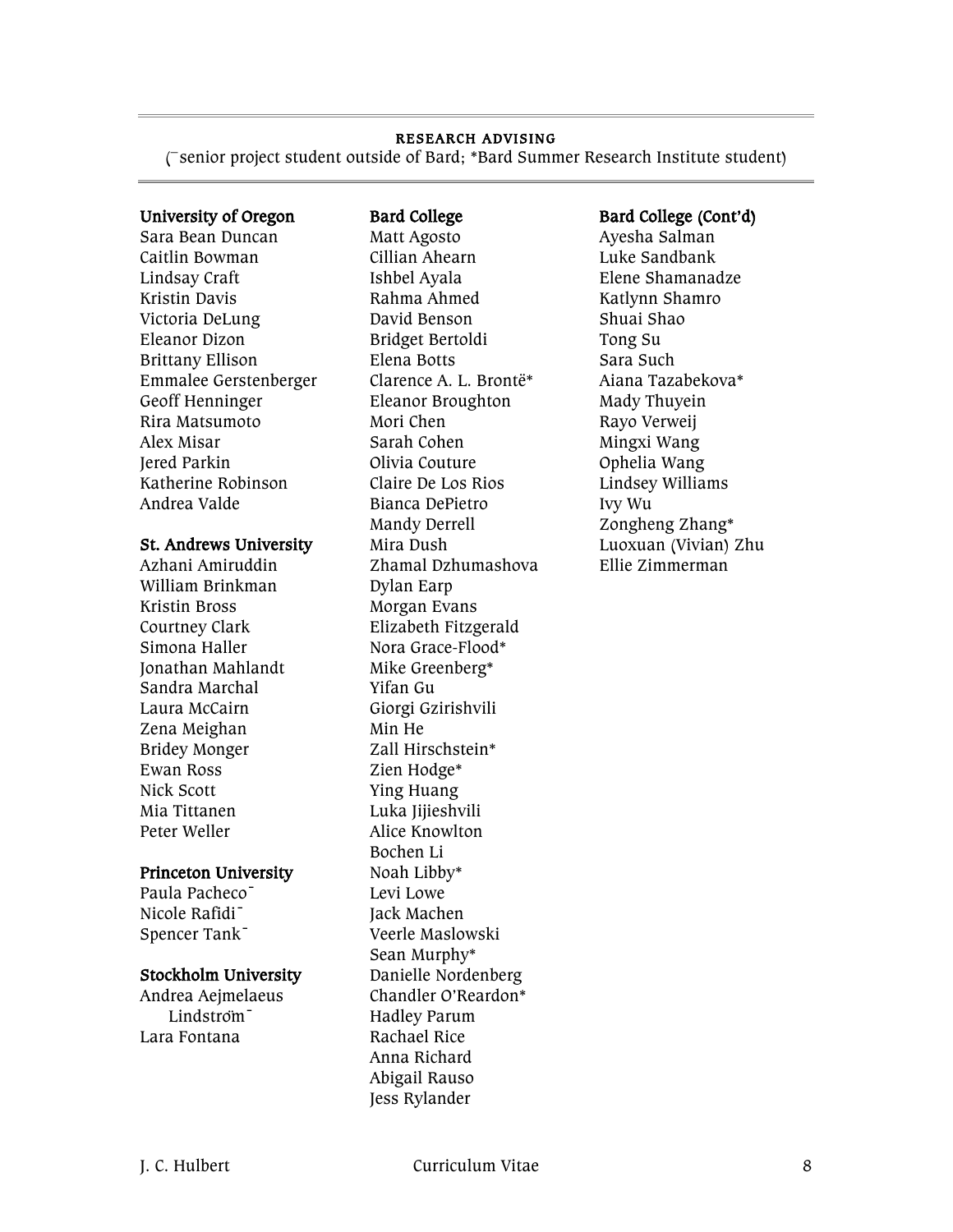- Research mentor to Vasvi Bhutani, a student in a three-year science research program at Spackenkill High School, Summer 2016-Spring 2018
- Research mentor to Kimberly Ann Lee, a student in a multi-year science research program at St. Francis Preparatory School, Fall 2017-Spring 2019

#### ACADEMIC ADVISING

- Fall 2015: Eleonora Beier, Clarence A.L. Brontë, Keva Chang, Peitra Sophia Cohen, Nicole Ellin, Jintao Fang, Nikolai Grumet, Ashley Jones, Jack Machen, Cassidy Putnam
- Spring 2016: Alexandra Batzdorf, Eleonora Beier, Clarence A.L. Brontë, Keva Chang, Pietra Sophia Cohen, Nicole Ellin, Nikolai Grumet, Zall Hirschstein, Danielle Iserlis, Ashley Jones, Jack Machen, Cassidy Putnam, Anastasia Sielski-Elizalde, Sydnie Sinclair, Xingyun Wang
- August 2016: Super-advising for incoming Psychology students
- Fall 2016: Matthew Agosto, Bridget Bertoldi, Clarence A.L. Brontë, Eleanor Broughton, Keva Chang, Briana Ciallela, Bianca DePietro, Nicole Ellin, Katarina Ferrucci, Nikolai Grumet, Zall Hirschstein, Evan Jacoby, Ashley Jones, Samantha Klein, R.J. Konefal, Samantha Lagville-Graham, Charlie Leighton, Jack Machen, Hannah McCarley, Danielle Nordenberg, Anna Obbágy, Cassidy Putnam, Sydnie Sinclair, Sara Such, Mady Thuyein, Sage Warner
- Spring 2017: Matthew Agosto, Bridget Bertoldi, Clarence A.L. Brontë, Eleanor Broughton, Briana Ciallela Bianca DePietro, Nicole Ellin, Katarina Ferrucci, Nikolai Grumet, Zall Hirschstein, Zien Hodge, Evan Jacoby, Ashley Jones, Keva Chang, Samantha Klein, R.J. Konefal, Samantha Lagville-Graham, Charlie Leighton, Jack Machen, Hannah McCarley, Sean Murphy, Danielle Nordenberg, Anna Obbágy, Cassidy Putnam, Anastasia Sielski-Elizalde, Sara Such, Sydnie Sinclair, Mady Thuyein
- *August 2017*: Super-advising for incoming Psychology students
- Fall 2017: Matt Agosto, Clarence A.L. Brontë, Eleanor Broughton, Keva Chang, Briana Ciallela, Bianca DePietro, Aria DiMartino, Beibei Du, Nicole Ellin, Jacob Frandsen, Nikolai Grumet, Zall Hirschstein, Zien Hodge, Ashley Jones, Jack Machen, Sean Murphy, Odalis Panza Gonzales, Hadley Parum, Isabel Polletta, Gabriel Profumo, Cassidy Putnam, Corey Rich, Anastasia Sielski-Elizalde, Mady Thuyein
- Spring 2018: Matt Agosto, Grant Bossard, Anabel Briu, Clarence A.L. Brontë, Eleanor Broughton, Keva Chang, Briana Ciallela, Bianca DePietro, Beibei Du, Nicole Ellin, Adam Fallah, Jacob Frandsen, Nikolai Grumet, Zall Hirschstein, Zien Hodge, Jack Machen, Sean Murphy, Odalis Panza Gonzales, Isabel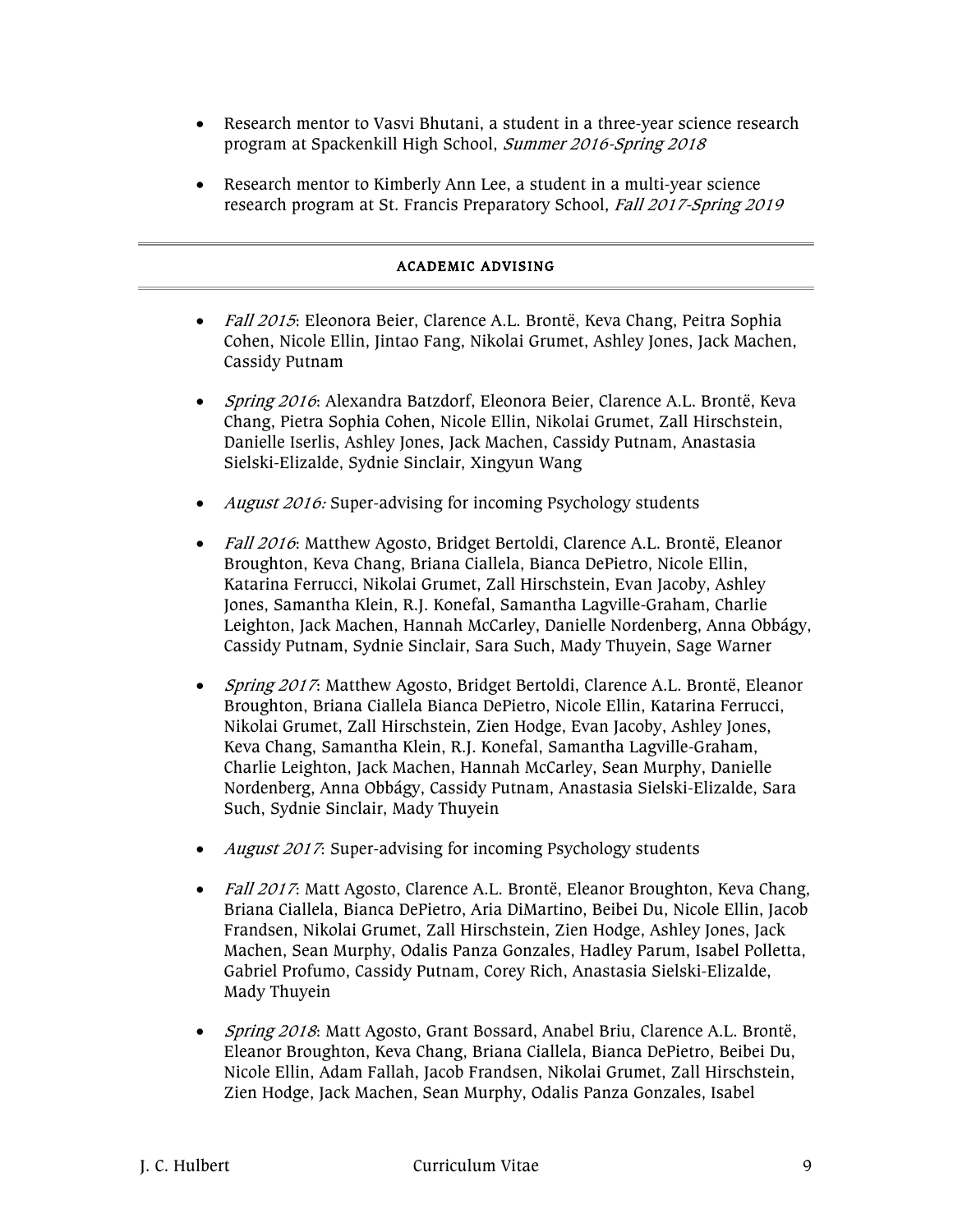Polletta, Gabriel Profumo, Corey Rich, JM Richards, Tong Su, Mady Thuyein, Mitchell Watson, Zongheng Zhang, Luoxuan (Vivain) Zhu

- *August 2018*: Super-advising for incoming Psychology students
- Spring 2019: Gitta Markó, Dayveliz Hernandez Muztafa, Noah Libby, Corey Rich, Melina Roise, Luke Sandbank, Allegra Tsao Robinson, Zongheng Zhang
- *August 2019*: Super-advising for incoming Psychology students
- Fall 2019: Ishbel Ayala, Cam Goldberg, Clara Griffin, Deva Grumet-Bass, Jessalyn Henriquez-Polanco, Dayveliz Hernandez Muztafa, Zuka Kherodinashvili, Kristian Krslovic, Gitta Markó, Gabriel Profumo, Ana Quigley, Corey Rich, Nicole Tapia, Allegra Tsao Robinson, Achi Tsitsishvili, Zongheng Zhang
- *Spring 2020*: Ishbel Ayala, Zhamal Dzhumashova, Cam Goldberg, Clara Griffin, Deva Grumet-Bass, Jessalyn Henriquez-Polanco, Dayveliz Hernandez Muztafa, Zuka Kherodinashvili, Kristian Krslovic, Gitta Markó, Gabriel Profumo, Ana Quigley, Corey Rich, Nicole Tapia, Allegra Tsao Robinson, Achi Tsitsishvili, Zongheng Zhang
- Fall 2020: Ishbel Ayala, Haonan (Mori) Chen, Sarah Corwith Eckert, Elisabeth Forsyth, Cam Goldberg, Deva Grumet-Bass, Dayveliz Hernandez Muztafa, Jessalyn Henriquez-Polanco, Joanna Jones, Kristian Krslovic, Ryan Lum, Lily Mencarini, Talullah Pratt, Gabriel Profumo, Zongheng Zhang
- Spring 2021: Haonan (Mori) Chen, Sarah Corwith Eckert, Elisabeth Forsyth, Cam Goldberg, Deva Grumet-Bass, Jessalyn Henriquez-Polanco, Dayveliz Heranandez Muztafa, Joanna Jones, Zuka Kherodinashvili, Kristian Krsolovic, Alex Luscher, Lily Mencarini, Talullah Pratt, Ana Quigley, Anna Skamser, Jared Toby, Nina Ward, Zongheng Zhang
- Fall 2021: Isabel Ahmed, Haonan (Mori) Chen, Sarah Corwith Eckert, Olivia Couture, Danielle Dsouza Michaeli, Elisabeth Forsyth, Lyra Fu, Cam Goldberg, Deva Grumet-Bass, Jessalyn Henriquez-Polanco, Joanna Jones, Zuka Kherodinashvili, Kristian Krsolovic, Alex Luscher, Lily Mencarini, Julia Morin, Ana Quigley, Marko Sadykov, Anna Skamser, Mikhal Terentiev, Jared Toby, Ophelia Wang, Nina Ward

#### AWARDS, FELLOWSHIPS & GRANTS

- Bard Research Fund (\$2,000), "To Sleep, Perchance to Reboot Research," Bard College, 2022-2023
- Mind Science Foundation Tom Slick Research Award in Consciousness (\$15,000), "Mindfulness over matters: Harnessing the dynamics of the heart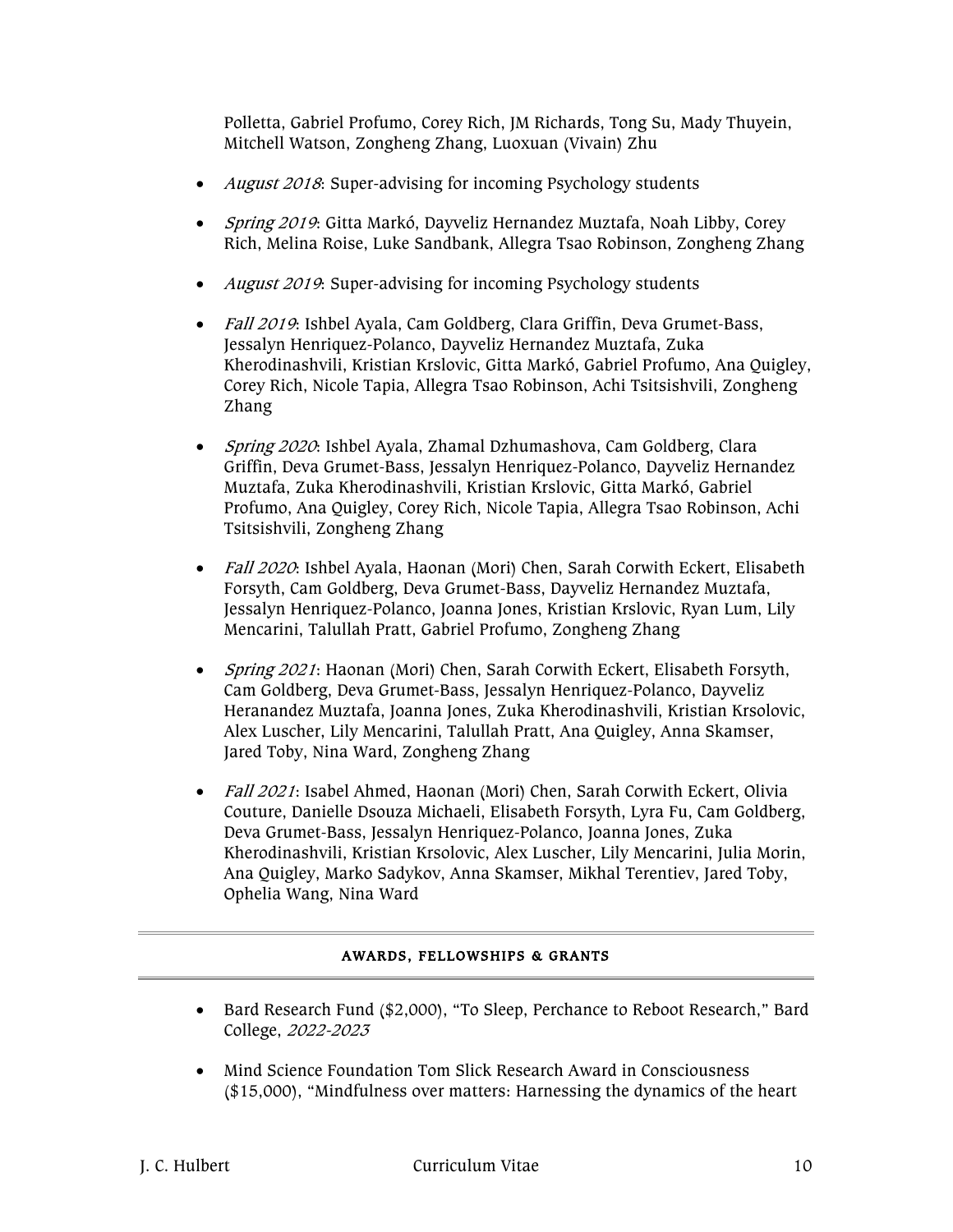to facilitate conscious control," PI with junior researcher Michael Greenberg, 2019-2022

- Bard Research Fund (\$14,500), "Sleep's repercussions: Reactivating deprioritized memories during sleep," Bard College, 2019-2020
- Center for Civic Engagement Grant (\$1,000), "Shared learning: A Bard-Smolny teaching and research collaboration," Bard College with the partnership of Prof. Valeria Gershkovich of the Faculty of Liberal Arts and Sciences (Smolny College) at St. Petersburg State University, 2020-2021
- Bard Summer Research Institute (\$19,000), "Sleep's repercussions: Reactivating deprioritized memories during sleep," Supervisor for four fulltime undergraduate research interns from Bard, as well as one exchange student from the American University of Central Asia (who was supported by an additional \$3,100 from the Institute for International Liberal Education and their home institution), Bard College, Summer 2019
- Bard Summer Research Institute (\$12,200), "Putting brainwaves to work: Developing a brain-computer interface to enhance learning," Supervisor for two full-time undergraduate research interns, Bard College, Summer 2018
- Bard Summer Research Institute (\$6,000), "Selective reactivation of forgotten memories during sleep," Supervisor for two full-time undergraduate research interns, Bard College, Summer 2017
- Bard Summer Research Institute (\$6,000), "Mapping the time course of reversible amnesia," Supervisor for four full-time undergraduate research interns, Bard College, Summer 2016
- Mind Science Foundation Tom Slick Research Award in Consciousness (\$15,000), "Gating Conscious Memories through Hippocampal Modulation," Co-PI under the supervision of PI, Dr. Michael C. Anderson, 2010-2011
- Cambridge University Trust Overseas Student Bursary, 2009-2011
- Best First Year PhD Poster, University of Cambridge Graduate School of Life Sciences Poster and Image Competition, <sup>2010</sup>
- Scottish Imaging Network: A Platform for Scientific Excellence (SINAPSE) Ph.D. Studentship, 2008-2009
- National Science Foundation Graduate Research Fellowship, 2005-2008
- Co-Principal Investigator, Lewis Center for Neuroimaging Pilot Data Grant (\$6,750), "Functional MRI Investigations of Memory & Attention", <sup>2007</sup>
- Graduate Education Committee Travel Award, University of Oregon, 2006, 2007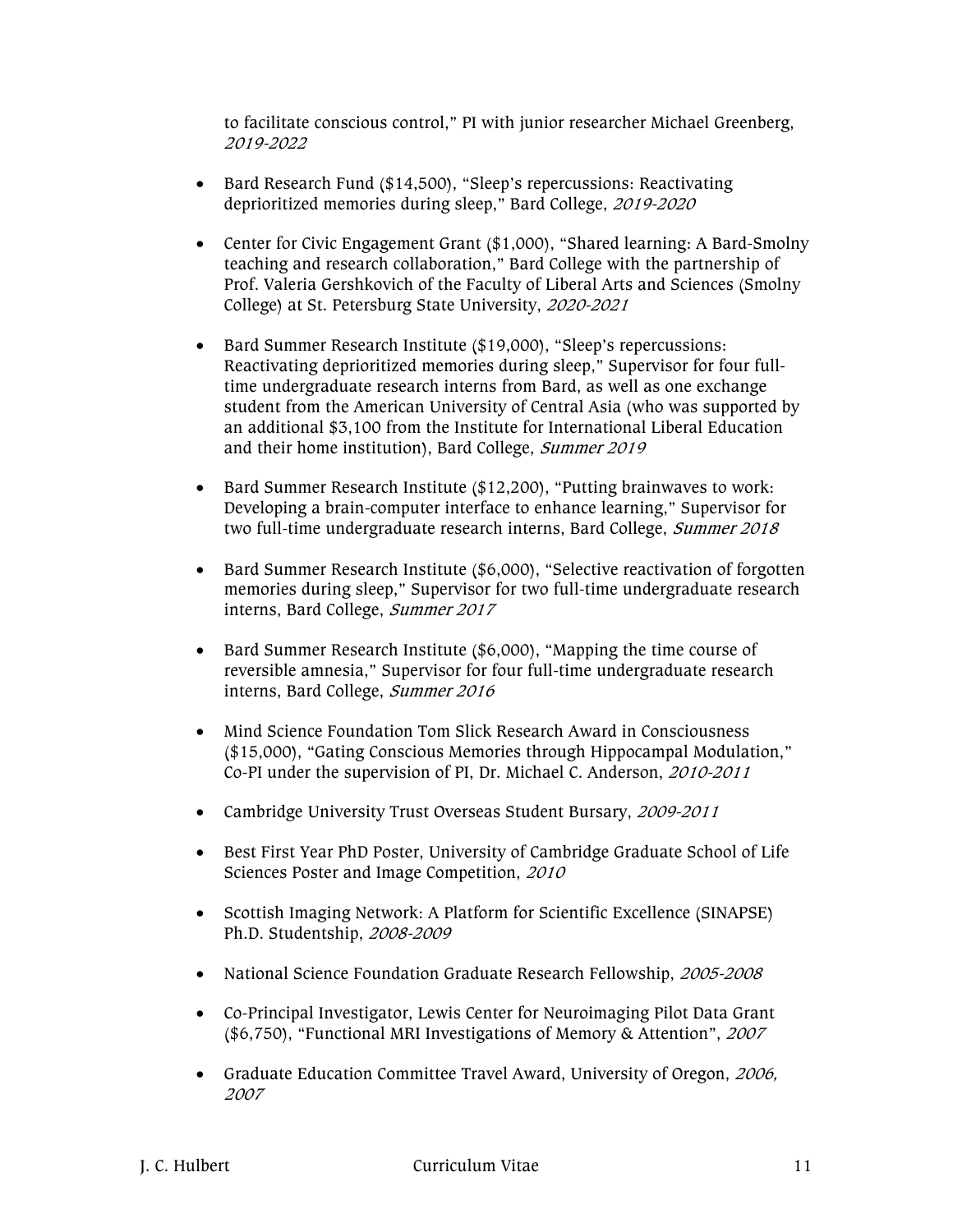- Nassau Fund Independent Research Grant, University of Pennsylvania, 2005
- The President's Award for Undergraduate Research, University of Pennsylvania, <sup>2004</sup>
- Morris Viteles Award for Excellence in Undergraduate Psychology Research, University of Pennsylvania, <sup>2004</sup>
- Paula Menyuk Conference Travel Award, <sup>2004</sup>
- University of Pennsylvania Student Travel Fund Award, <sup>2004</sup>
- The Walt Disney Company Foundation Full-Tuition Scholarship, 2001–2005

#### PEER-REVIEWED ARTICLES

 $\int$  includes Bard undergraduate student co-author/s;  $\hat{ }$  equal contribution authorship)

- Yan, Y., Hulbert, J.C., Zhuang, K., Liu, W., Wei, D., Jiang, Q., Yang, W, & Anderson, M.C. (In Prep). Changes to hippocampus-visual cortex functional connectivity during memory suppression robustly predict control ability.
- Fawcett, J.M., Levy, B.J., Bergström, Z.M., Bulevich, J.B., Clark, C.A., Hertel, P.T., Hulbert, J.C., MacLeod, C.M., Todorovic, D., van Schie, K., & The Memory Control Consortium. (Submitted). Controlling unwanted memories: A multisite registered replication of the think/no-think paradigm. Nature Human Behaviour.
- Beier, E.J., Janata, P., Hulbert, J.C., & Ferreira, F. (In Press). Do you chill when I chill? A cross-cultural study of strong emotional responses to music. Psychology of Aesthetics, Creativity, and the Arts.<sup>°</sup>
- Liu, P. $\hat{ }$ , Hulbert, J.C. $\hat{ }$ , Yang, W., Guo, Y., Qiu, J., & Anderson, M.C. (2021). Task compliance predicts suppression-induced forgetting in a large sample. Scientific Reports, 11, 20166.
- Yang, W., Jia, H., Feng, Q., Wei, D., Qiu, J., & Hulbert, J.C. (2021). Functional connectivity between right-lateralized ventrolateral prefrontal cortex and insula mediates reappraisal's link to memory control. Journal of Affective Disorders, 290, 316-323.
- Anderson, M.C. & Hulbert, J.C. (2021). Active forgetting: Adaptation of memory by prefrontal control. Annual Review of Psychology, 72, 1-36.
- Hulbert, J.C. & Anderson, M.C. (2020). Does retrieving a memory insulate it against memory inhibition? A retroactive interference study. Memory, 28(3), 293-308.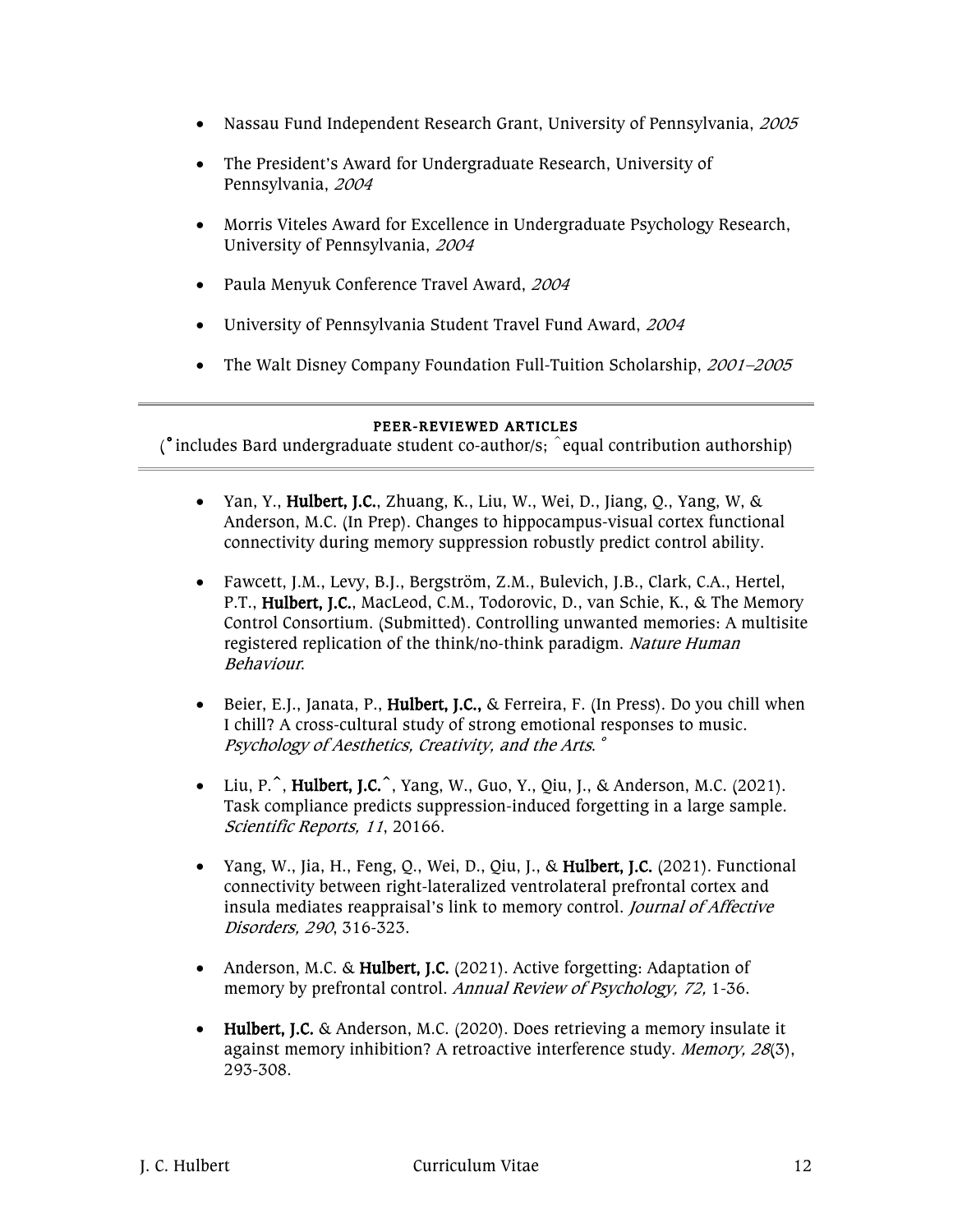- Fawcett, J.M. $\hat{ }$  & Hulbert, J.C. $\hat{ }$  (2020). The many faces of forgetting: Toward a constructive view of forgetting in everyday life. Journal of Applied Research in Memory and Cognition, 9(1), 1-18.
- Hulbert, J.C. & Anderson, M.C. (2018). What doesn't kill you makes you stronger: Psychological trauma and its relationship to enhanced memory control. Journal of Experimental Psychology: General, 26(3), 306-320.
- Rafidi, N. S., Hulbert, J.C., Brooks, P.P., & Norman, K.A. (2018). Reductions in Retrieval Competition Predict the Benefit of Repeated Testing. Scientific Reports, 8, 1174.
- Hulbert, J.C., Hirschstein, Z., Brontë, C. A. L., & Broughton, E. (2018). Unintended side effects of a spotless mind: Theory and practice. Memory,  $26(3)$ , 306-320. $\degree$
- Gangnepain, P., Hulbert, J., & Anderson, M.C. (2017). Parallel regulation of memory and emotion supports the suppression of intrusive memories. *Journal* of Neuroscience, 37(27), 6423-6441.
- Hulbert, J.C., Henson, R.N., & Anderson, M.C. (2016). Inducing amnesia through systemic suppression. Nature Communications, 7, 11003.
- Manning, J.R., Hulbert, J.C., Williams, J., Piloto, L., Sahakyan, L., & Norman, K.A. (2016). A neural signature of contextually mediated intentional forgetting. Psychonomic Bulletin & Review, 23(5), 1534-1542.
- Hulbert, J.C. & Norman, K.A. (2015). Neural differentiation tracks improved recall of competing memories following interleaved study and retrieval practice. Cerebral Cortex, 25(10), 3994-4008.
- Benoit, R.G., Hulbert, J.C., Huddleston, E., & Anderson, M.C. (2015). Adaptive top-down suppression of hippocampal activity and the purging of intrusive memories from consciousness. Journal of Cognitive Neuroscience, 27(1), 96-111.
- Hulbert, J.C., Shivde, G., & Anderson, M.C. (2012). Evidence against associative blocking as a cause of cue-independent retrieval-induced forgetting. Experimental Psychology, 59(1), 11-21.
- Ellenbogen, J.M., **Hulbert, J.C.**, Jiang, Y., & Stickgold, R. (2009). The sleeping brain's influence on verbal memory: Boosting resistance to interference. PLoS ONE, 4(1), e4117.
- Papafragou, A., Hulbert, J.C., & Trueswell, J. (2008). Does language guide event perception? Evidence from eye movements. *Cognition*, 108(1), 155-184.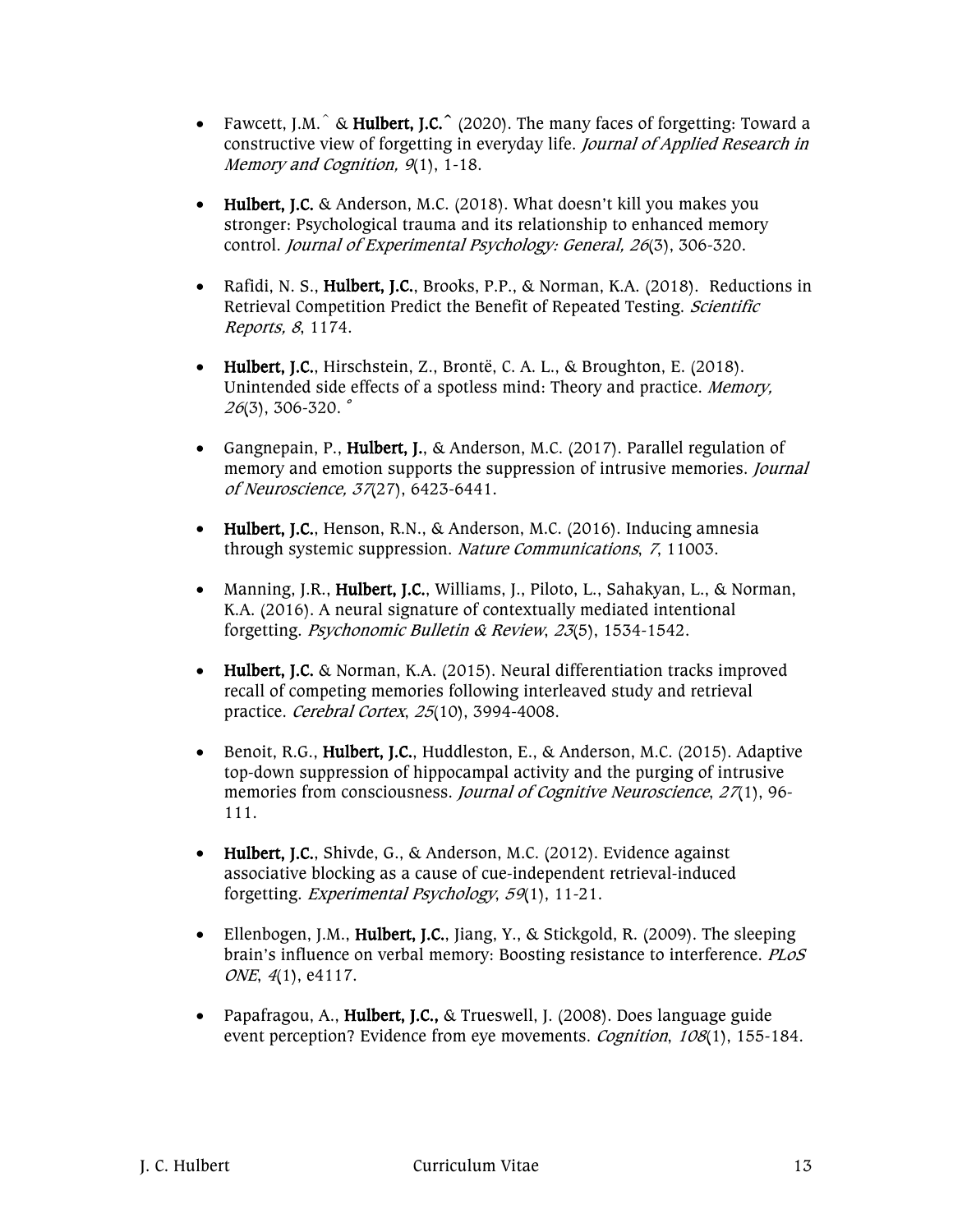- Bedny, M., Hulbert, J.C., & Thompson-Schill, S.L. (2007). Understanding words in context: The role of Broca's area in word comprehension. Brain Research, 1146, 101-114.
- Ellenbogen, J.M., Hulbert, J.C., Stickgold, R., Dinges, D.F., & Thompson-Schill, S.L. (2006). Interfering with theories of sleep and memory: sleep, declarative memory, and associative interference. *Current Biology*, 16(13), 1290-1294.

#### BOOK CHAPTERS & OTHER PUBLISHED WORKS

- MacLeod, M.D. & Hulbert, J.C. (2011). Sleep, retrieval inhibition, and the resolving power of human memory. In A.S. Benjamin (Ed.), Successful Remembering and Successful Forgetting: Essays in Honor of Robert A. Bjork (133-152). New York: Elsevier.
- Hulbert, J.C. & Anderson, M.C. (2008). The role of inhibition in learning. In A.S. Benjamin, S. de Belle, B. Etnyre & T. Polk (Eds.), Human Learning: Biology, Brain, and Neuroscience (pp. 7-20). North-Holland: Elsevier.
- Hulbert, J.C. (2004). The role of scene and syntax in mental verb learning. Res: Journal of Undergraduate Research and Writing, 1, 74-97.

# SCHOLARLY PRESENTATIONS

(˚includes Bard undergraduate student co-author/s)

- Parum, H.R. & Hulbert, J.C. (2022). Mind over matter? Imperfect perception of pitch manipulation in music-dependent memory. Poster presented at the Eastern Psychological Association's Annual Meeting, New York, New York.˚
- Zhang, Z., Greenberg, M.B., Grace-Flood, N., O'Reardon, C., Tazabek, A., & Hulbert, J.C. (2019). Forgetting spreads as the brain sleeps: When targeted memory reactivation leads to deactivation. Poster presented for the Bard Summer Research Institute, Annandale-on-Hudson, New York.˚
- Aejmelaeus-Lindström, A., Fontana, L., Hulbert, J.C., Larsson, M., & Olofsson, J. (2019). A scent to forget: Directed forgetting in the context of odor cues. Poster presented at the European Chemoreception Research Organization's Annual Meeting, Trieste, Italy.
- Hulbert, J.C. (2019). From process to product: Refining research practices. An invited pre-conference workshop talk for the Sensory Cognitive Interaction Laboratory prior to the European Chemoreception Research Organization's Annual Meeting, Trieste, Italy.
- Hulbert, J.C., Libby, N.W., Greenberg, M.B., Zhang, Zongheng, Agosto, M.R., Prusky, S., Parum, H., & Hirschstein, Z. (2019). Sleep's repercussions: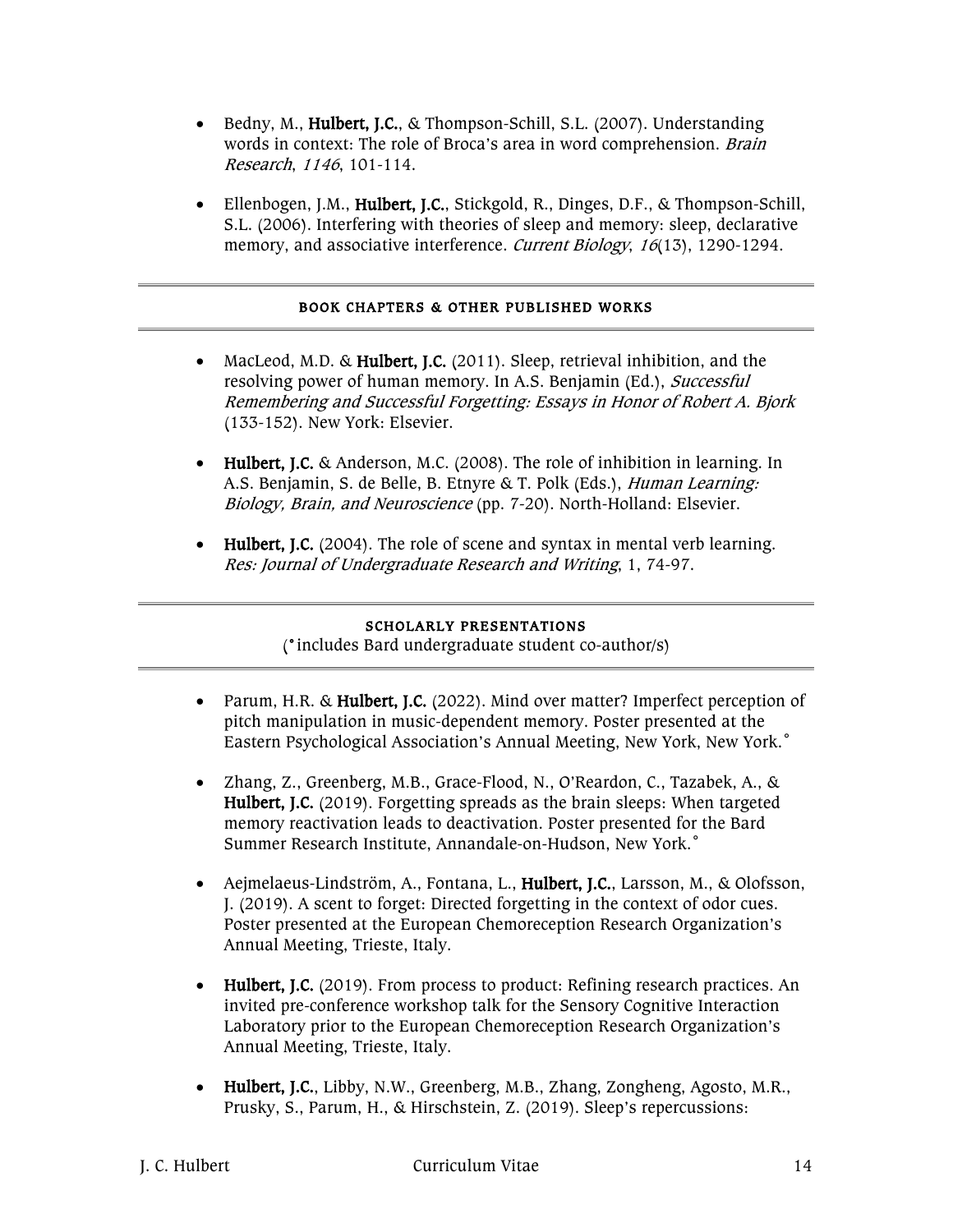Reactivating deprioritized memories during naps. Poster presented at the Eastern Psychological Association's 90<sup>th</sup> Annual Meeting, New York, New York.˚

- Hulbert, J.C. (2019). What doesn't kill you makes you stronger: Psychological trauma and its relationship to enhanced memory control. Invited talk for SUNY New Paltz's Cognitive Science Colloquium Series, New Paltz, New York.
- Beier, E., Janata, P., Hulbert, J.C., & Ferreira, F. (2018). Do you chill when I chill? A cross-cultural study of strong emotional responses to music. Poster presented by the first author at the  $59<sup>th</sup>$  Annual Meeting of the Psychonomic Society, New Orleans, Louisiana.˚
- Hirschstein, Z., Libby, N.W., & Hulbert, J.C. (2018). Reminders of the forgotten: Reactivating deprioritized memories during sleep. Poster presented for the Bard Summer Research Institute, Annandale-on-Hudson, New York.˚
- Hulbert, J.C. (2018). What doesn't kill you makes you stronger: Psychological trauma and its relationship to enhanced memory control. Invited talk at the Stockholm School of Economics, Stockholm, Sweden.
- Hulbert, J.C. (2018). Memories lost, memories made: The two sides of forgetting. Invited keynote address at Spackenkill High School's Science Research Symposium, Poughkeepsie, New York.
- Hulbert, J.C. (2018). Forget me (not): Motivated forgetting and its consequences. Invited talk at Dartmouth College, Hanover, New Hampshire.
- Zhang, Z., DePietro, B., Agosto, M.R., Machen, J., Libby, N.W., Hirschstein, Z., Thuyein, M., Sandbank, L., Hulbert, J.C. (2018). Reminders of the forgotten: reactivating deprioritized memories during sleep. Poster presented at the Fenway Psychology Research Conference, Emmanuel College, Boston, Massachusetts.˚
- Hulbert, J.C. (2018). Forget me (not): Motivated forgetting and its consequences. Invited talk at Stockholm University, Stockholm, Sweden.
- Hulbert, J.C. (2017). The science of forgetting. Invited talk for the Lifetime Learning Institute's "Bard Masters of Math and Science" series, Annandaleon-Hudson, New York.
- Libby, N.W., Hirschstein, Z., & Hulbert, J.C. (2017). An unnoticed note to forget: Targeted reactivation of deprioritized memories during naps. Poster presented at the 3rd Annual Society for Neuroscience Hudson-Berkshire Chapter Meeting, Scotia, New York.˚
- Libby, N.W., Hirschstein, Z., & Hulbert, J.C. (2017). An unnoticed note to forget: Targeted reactivation of deprioritized memories during naps. Poster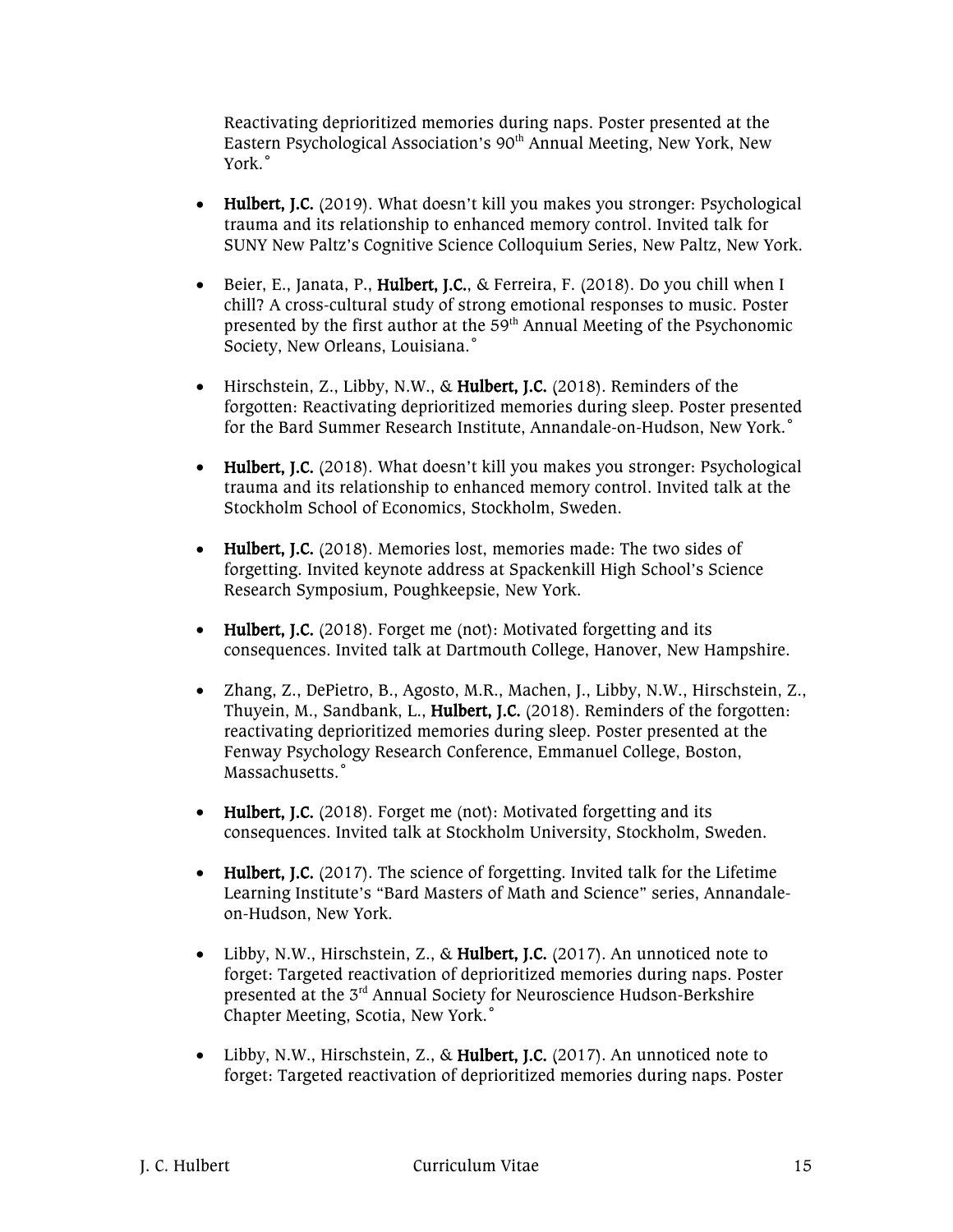presented for the Bard Summer Research Institute, Annandale-on-Hudson, New York.˚

- Hirschstein, Z., Baker-Blake, B. Murphy, S., Hodge, Z., & Hulbert, J.C. (2017). When forgetting the past induces amnesia for the present: Temporal dynamics of the amnesic shadow. Poster presented at the International Conference of Psychological Science, Vienna, Austria.˚
- Baker-Blake, B., Hirschstein, Z., Hodge, Z., Murphy, S., & Hulbert, J.C. (2016). Forgetting the past induces amnesia for the present: Temporal dynamics of the amnesic shadow. Poster presented for the Bard Summer Research Institute, Annandale-on-Hudson, New York.˚
- Hulbert, J.C. (2016). Facilitation, inhibition, & differentiation—oh my! Interleaved study & retrieval practice pave the road to non-zero-sum memory dynamics. Invited speaker during the 2016 Psychonomic Society Collaborative Symposium at the  $6<sup>th</sup>$  International Conference on Memory, Budapest, Hungary.
- Manning, J.R., Williams, J., Piloto, L., Hulbert, J.C., Abushanab, B., Sahakyan, L., & Norman, K.A. (2014). Neural evidence for a contextual-change account of list-method directed forgetting. Presentation by first author at the Society for Neuroscience Annual Meeting, Washington, District of Columbia.
- Manning, J.R., Williams, J., Piloto, L., Hulbert, J.C., Abushanab, B., Sahakyan, L., & Norman, K.A. (2014). Neural evidence for a contextual change account of list-method directed forgetting. Presentation by first author at the Context and Episodic Memory Symposium, Philadelphia, Pennsylvania.
- Hulbert, J.C. & Norman, K.A. (2013). Alternating study and retrieval practice leads to neural and behavioral differentiation of competing memory representations. Poster presented at the Society for Neuroscience Annual Meeting, San Diego, California.
- Hulbert, J.C. & Norman, K.A. (2013). When practice makes patternseparation [sic]. Talk at the Manhattan-Area Memory Meeting, New York, New York.
- Hulbert, J.C. & Norman, K.A. (2013). Alternating study and retrieval practice leads to differentiation of competing memories. Poster presented at the Context and Episodic Memory Symposium, Philadelphia, Pennsylvania.
- Hulbert, J.C., Henson, R.N.A., & Anderson, M.C. (2012). An amnesic penumbra linked to hippocampal modulation. Poster presented at the Society for Neuroscience Annual Meeting, New Orleans, Louisiana.
- Hulbert, J.C. & Anderson, M.C. (2011). The ups and downs of hippocampal modulation: mnemonic consequences of memory control. Paper presented at the 5<sup>th</sup> International Conference on Memory, York, England.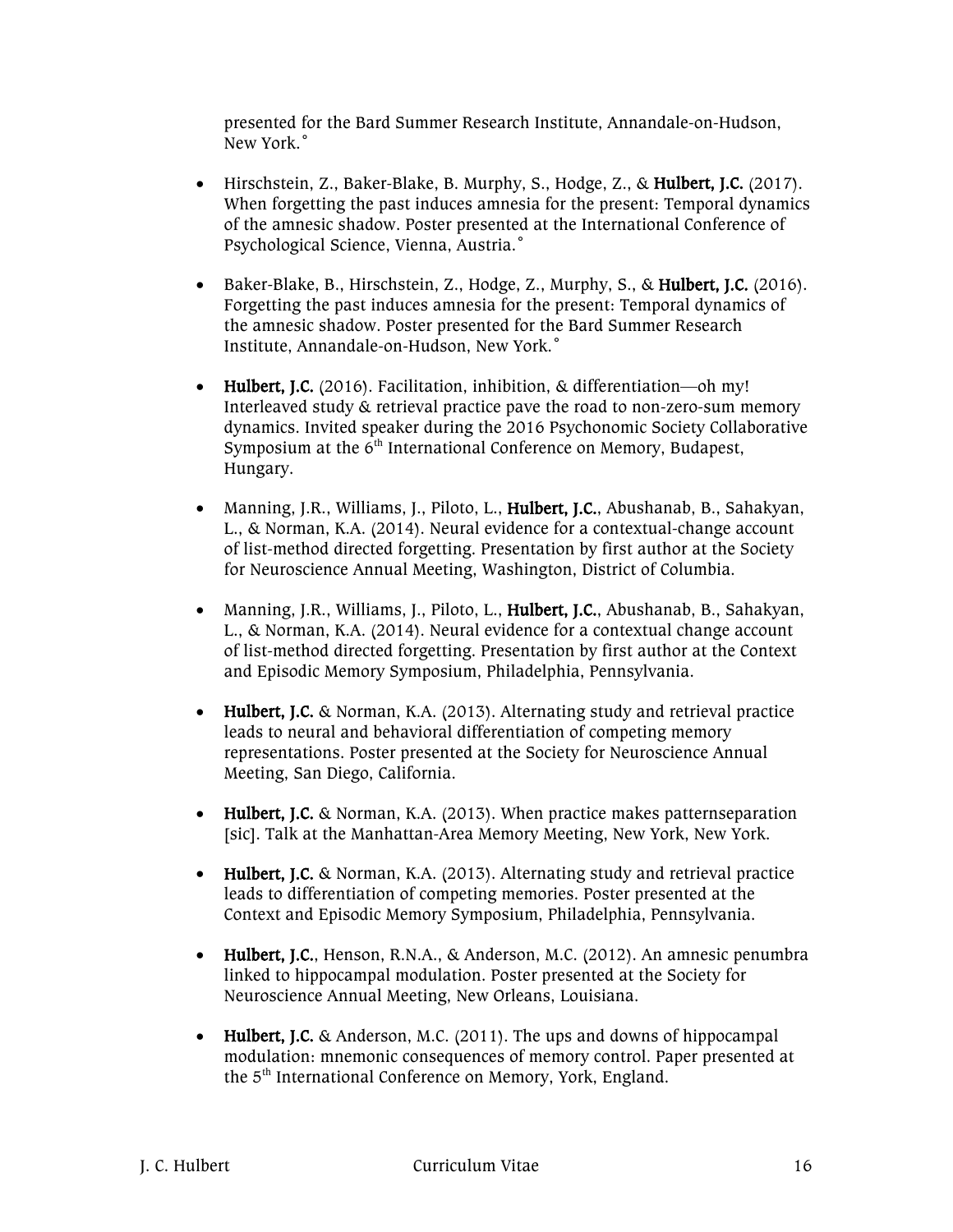- Benoit, R.G., Hulbert, J.C., & Anderson, M.C. (2011). Two mechanisms of voluntary memory suppression. Talk by the first author at the  $5<sup>th</sup>$ International Conference on Memory, York, England.
- Hulbert, J.C. & Anderson, M.C. (2011). The ups and downs of hippocampal modulation: mnemonic consequences of memory control. Poster presentation at the 18th Annual Cognitive Neuroscience Society Meeting, San Francisco, California.
- Benoit, R.G., Hulbert, J.C., & Anderson, M.C. (2011). Two mechanisms of voluntary memory suppression. Poster presentation by the first author at the 18th Annual Cognitive Neuroscience Society Meeting, San Francisco, California.
- Hulbert, J.C. & Anderson, M.C. (2010). Impairing recognition memory via hippocampal modulation. Poster presentation at the Recognition Memory Symposium, Bristol, England.
- Hulbert, J.C. & Anderson, M.C. (2010). Opening the amnesic window through hippocampal modulation. Poster presentation at the Cambridge Neuroscience Seminar, Cambridge University.
- Hulbert, J.C. (2010). Inducing amnesia through executive control. Invited talk at the Graduate Society of St. John's College, Cambridge University.
- Hulbert, J.C., & Anderson M.C. (2009). Inducing amnesia through cognitive control: The hippocampal modulation (H.M.) Paradigm. Poster presentation at the Annual Meeting of the Cognitive Science Society, Amsterdam, Netherlands.
- Hulbert, J.C., & Anderson M.C. (2009). Intentional suppression and the amnesic penumbra. Poster presentation at the Association for Psychological Science 21<sup>st</sup> Annual Convention, San Francisco, California.
- Hulbert, J.C., & Anderson M.C. (2009). Resolving retrieval conflict through inhibition. Poster presentation at the  $16<sup>th</sup>$  Annual Cognitive Neuroscience Society Meeting, San Francisco, California.
- Hulbert, J.C., & Anderson M.C. (2008). Inducing amnesia through executive control. Poster presentation at the Neuroscience & Cognitive Control (NeuroCog) Meeting, Ghent, Belgium.
- Hulbert, J.C. & Anderson, M.C. (2008). Cue-independent impairment in retrieval-induced forgetting reflects inhibition, not associative interference. Talk by second author at the 49<sup>th</sup> Annual Meeting of the Psychonomic Society, Chicago, Illinois.
- Hulbert, J.C., Huddleston, E.J., & Anderson M.C. (2007). Suppressing retrieval of an unwanted memory also disrupts new episodic encoding for events close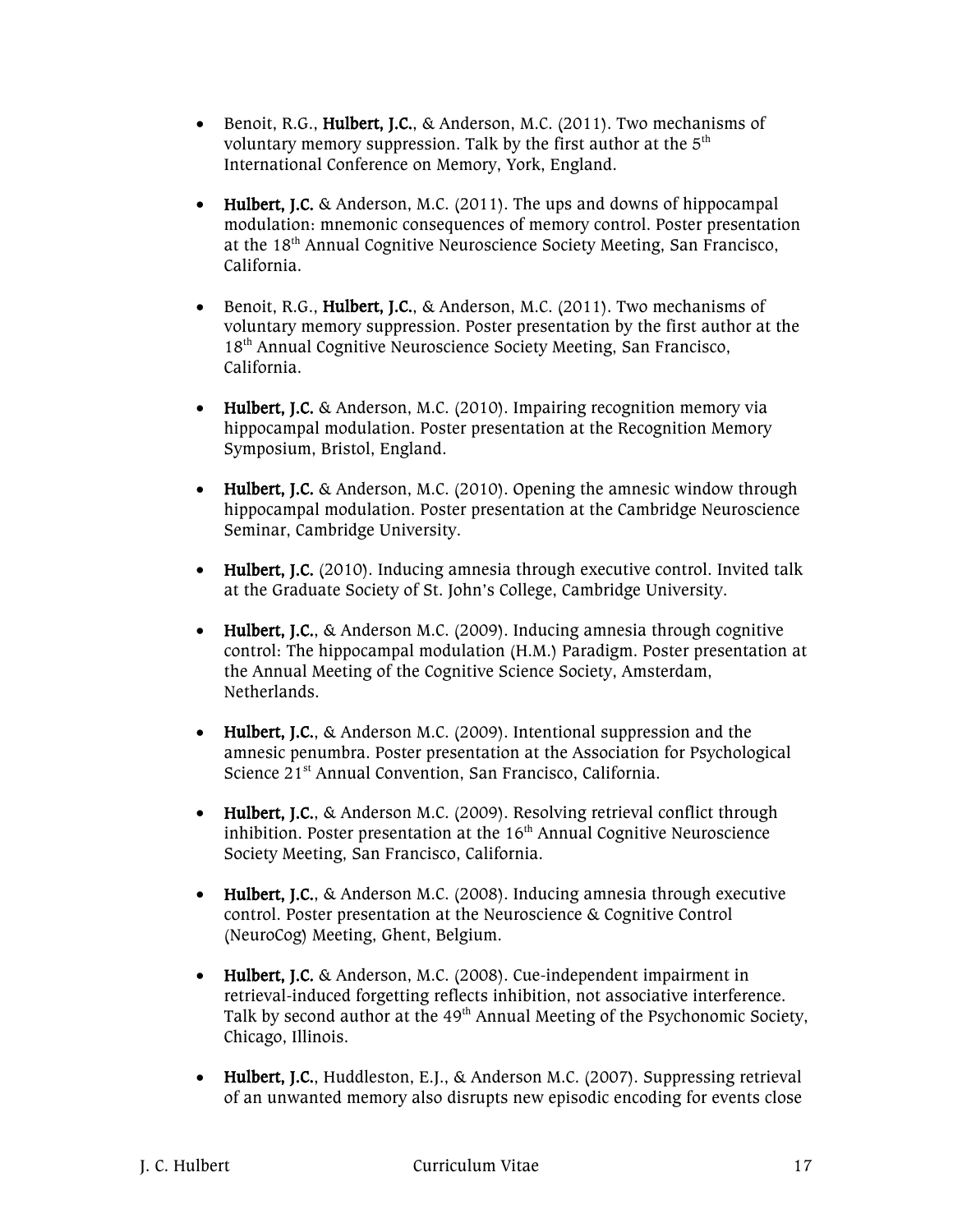in time. Poster presentation at the  $14<sup>th</sup>$  Annual Cognitive Neuroscience Society Meeting, New York, New York.

- Hulbert, J.C., Huddleston, E.J., & Anderson M.C. (2007). Suppressing retrieval of an unwanted memory also disrupts new episodic encoding for events close in time. Short talk and poster presentation at the Oregon Chapter of the Society for Neuroscience Annual Meeting, Portland, Oregon.
- Ellenbogen, J.M., Hulbert, J.C., Stickgold, R., Dinges, D.F., & Thompson-Schill, S.L. (2007). Sleep, memory and associative interference. Poster presentation at the American Academy of Neurology 59<sup>th</sup> Annual Meeting, Boston, Massachusetts.
- Ellenbogen, J.M., Hulbert, J.C., Stickgold, R., Dinges, D.F., & Thompson-Schill, S.L. (2006). Sleep protects declarative memory from associative interference. Talk by the first author at the Associated Professional Sleep Societies' SLEEP 2006 Conference, Salt Lake City, Utah.
- Hulbert, J.C., Huddleston, E.J., & Anderson M.C. (2006). The hippocampal modulation (H.M.) effect: Behavioral induction of amnesia. Poster presentation at the Association for Psychological Science 18<sup>th</sup> Annual Convention, New York, New York.
- Papafragou, A., Hulbert, J.C., & Trueswell, J.C. (2006). Does language guide event perception? Evidence from eye movements. Poster presented by first author at the 19<sup>th</sup> Annual CUNY Conference on Human Sentence Processing, New York, New York.
- Rodriguez, A., Stehl, M. J., Alderfer, M., Hulbert, J.C., & Kazak, A.E. (2006). Using innovative (video) technology in pediatric psychology intervention research. Paper presented by first author at the National Conference on Child Health Psychology, Gainesville, Florida.
- Papafragou, A., Trueswell, J., & Hulbert, J.C. (2006). Mapping event perception onto language: Evidence from eye movements. Paper presented by first author at the Linguistic Society of America, New Mexico.
- Ellenbogen, J.M., Hulbert, J.C., Thompson-Schill, S.L., & Dinges, D.F. (2005). Sleep and declarative memory: A century-old controversy. Poster presentation by first author at the  $46<sup>th</sup>$  Annual Meeting of the Psychonomic Society, Toronto, Canada.
- Hulbert, J.C., Ellenbogen, J.M., Dinges, D.F., & Thompson-Schill, S. (2005). Sleep and hippocampally-mediated memory: Sleep-dependent resistance to interference (SDRI). Talk at the International Conference on Cognitive Neuroscience IX, Havana, Cuba.
- Bedny, M., Hulbert, J.C., & Thompson-Schill, S. (2005). Contextual meaning selection during comprehension of homonymous and polysemous words.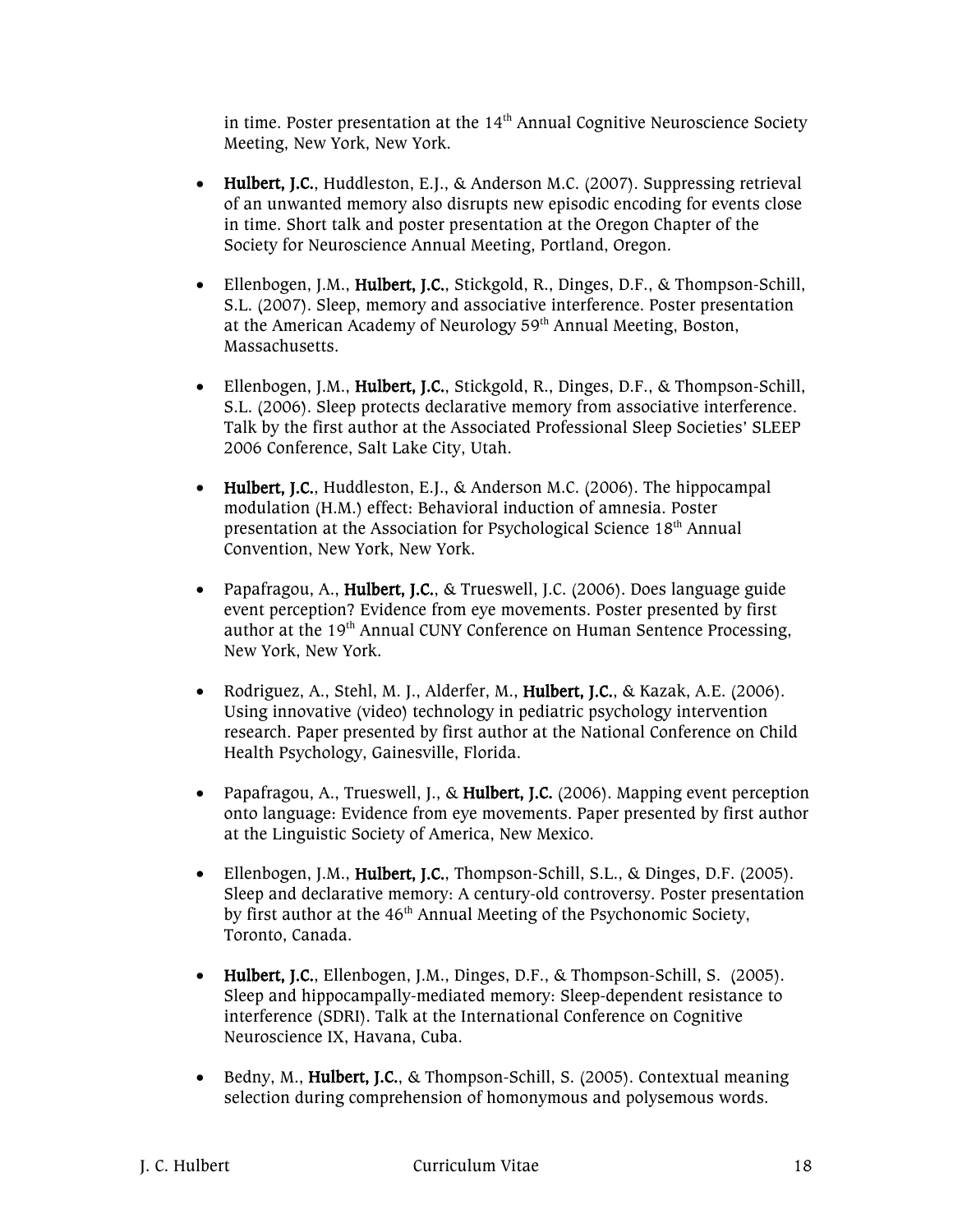Poster presentation at the International Conference on Cognitive Neuroscience IX, Havana, Cuba.

- Bedny, M., Hulbert, J.C. & Thompson-Schill, S. (2005). Contextual meaning selection during comprehension of homonymous and polysemous words. Poster Presentation at the Cognitive Neuroscience Society 11th Annual Meeting, New York, New York.
- Papafragou, A., Cassidy K., Gleitman, L., & Hulbert, J.C. (2004). How children acquire mental verbs. Paper presented by first author at the Boston University Conference on Language Development, Boston, Massachusetts.

#### SERVICE

- Faculty Committees
	- Institutional Review Board, Bard College, Fall 2017 (Chair); Spring 2018 (Member); Fall 2021-Present (Member)
	- Search Committee Member for Tenure-Track Positions in Biology, Bard College, Fall 2021-Present
	- Bard Reading Initiative, Bard College, Spring 2022-Present
	- Campus Facilities Committee, Bard College, Fall 2019-Spring 2021
	- Research Committee, Division of Science, Mathematics, and Computing, Bard College, Spring 2017-Spring 2018
	- Student Affairs Committee, Bard College, Fall 2016-Spring 2018
	- Student Judiciary Board, Bard College, Fall 2016-Spring 2018
	- Search Committee Member for Tenure-Track Position in Abnormal Psychology, Bard College, Fall 2016; Fall 2017
- Working Groups
	- Science Research Group, Division of Science, Mathematics, and Computing, Bard College, Fall 2016-Spring 2017
	- Laboratory Support and Staffing, Division of Science, Mathematics, and Computing, Bard College, Fall <sup>2015</sup>
- Ad Hoc Reviewer
	- Nature Communications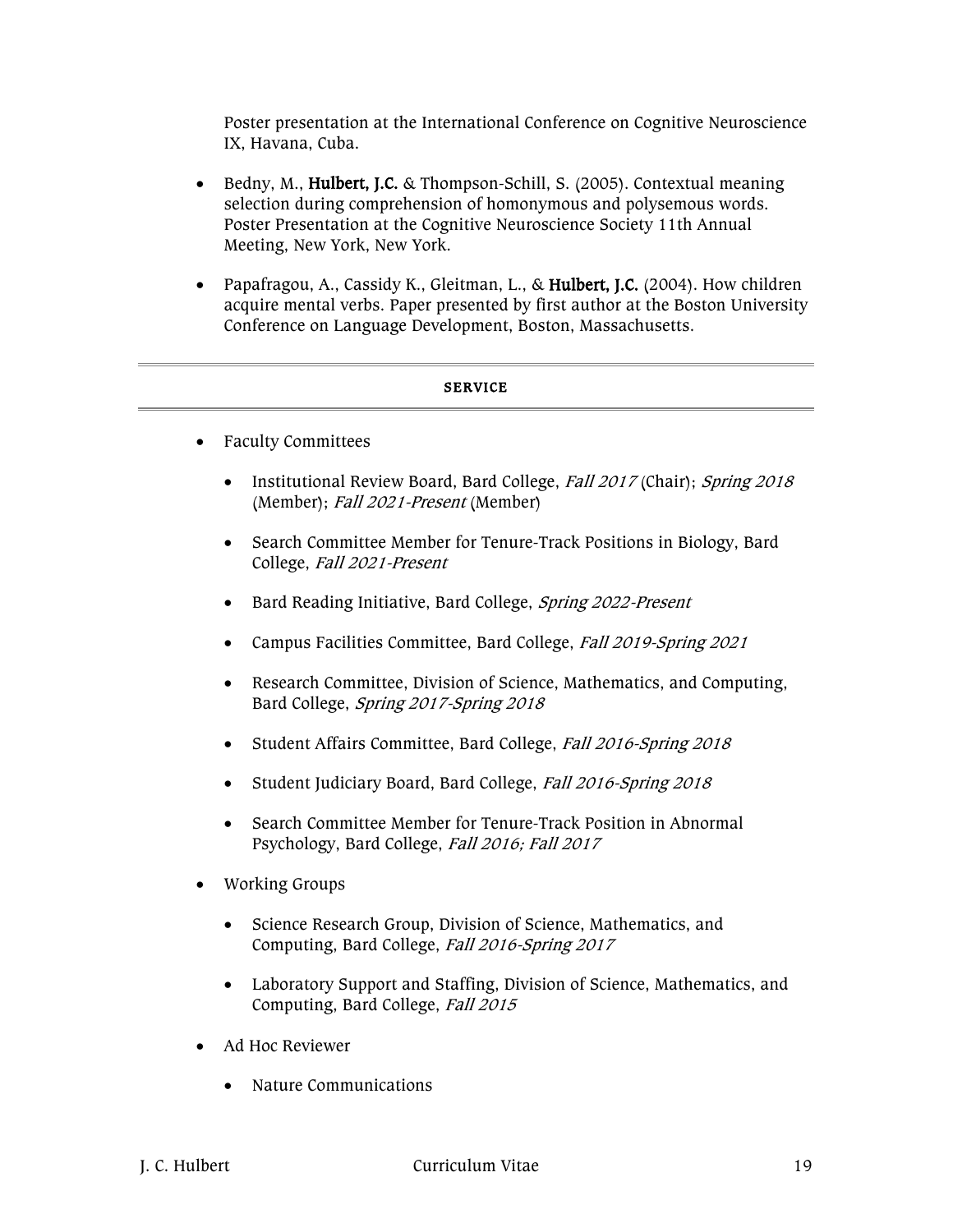- Science Advances
- Scientific Reports
- Psychological Science
- Perspectives in Psychological Science
- NeuroImage
- Journal of Neuroscience
- Cerebral Cortex
- Journal of Cognitive Neuroscience
- Current Directions in Psychological Science
- Journal of Experimental Psychology: General
- Psychonomic Bulletin & Review
- Cortex
- Neurobiology of Learning and Memory
- Clinical Psychological Science
- Journal of Memory and Language
- Memory
- Applied Cognitive Psychology
- PLOS ONE
- Consciousness and Cognition
- Journal of Neuropsychology
- New Ideas in Psychology
- American Journal of Psychology
- International Journal of Psychology
- Scholarship Reviewer
	- The Implicit Laboratory Association Initiative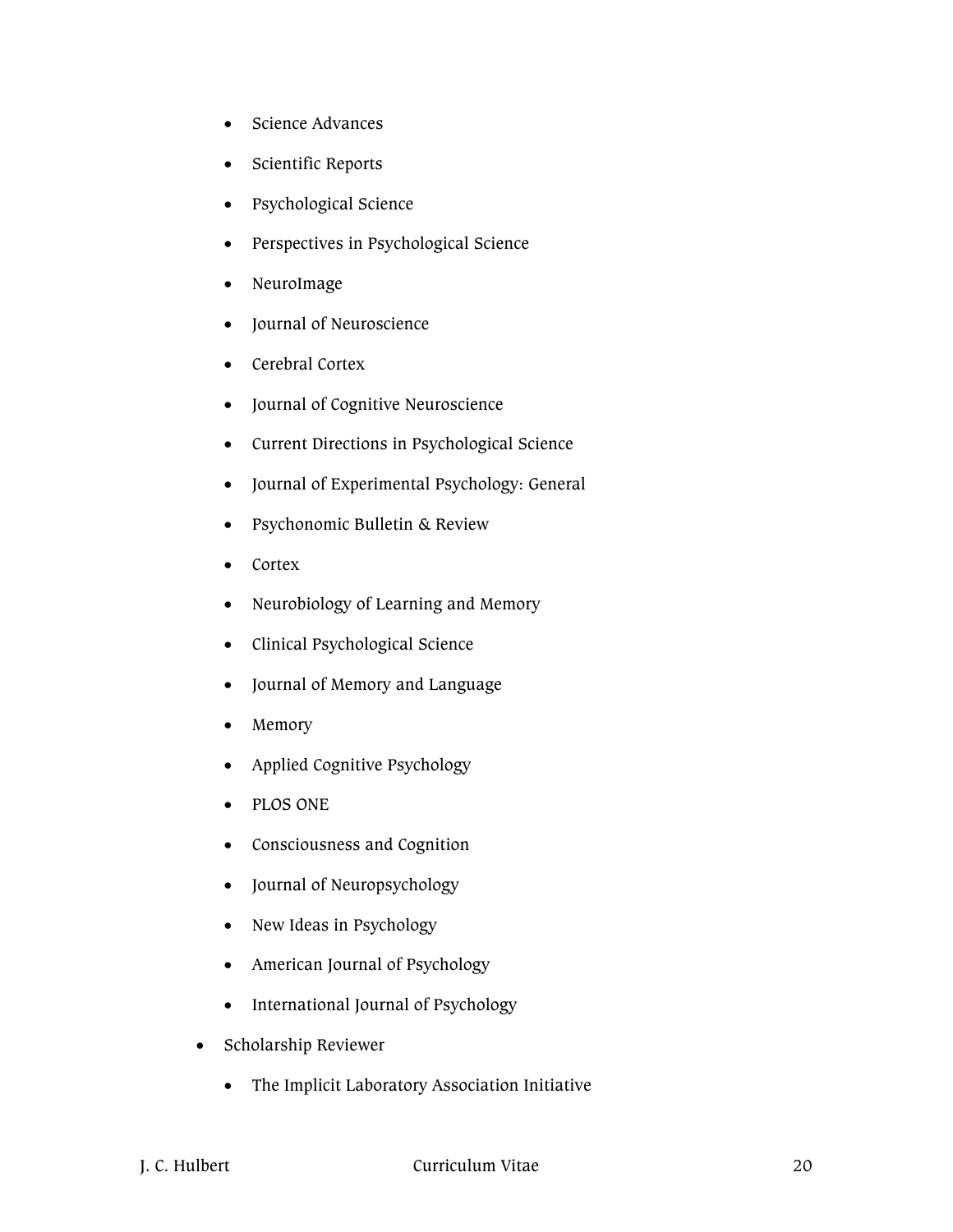- Textbook Reviewer
	- Mercado, E. (Proposed). Principles of Cognitive Psychology: Finding Minds. Princeton, New Jersey: Princeton University Press.
	- Freberg., L. et al. (2017). Research Methods in Psychological Science: A Top Hat Interactive Text. Toronto, Canada.
	- Horvitz, J. & Jacobs, B. (Proposed). Principles of Behavioral Neuroscience. Cambridge, England: Cambridge University Press.
	- Hart, C. & Marvin, C. (2019). Psychology for the People. Oxford, England: Oxford University Press.
	- Gaskin, S. (2019). Behavioral Neuroscience: Essentials and Beyond. Thousand Oaks, California: SAGE.
	- McBride, D.M. & Cutting J.C. (2016). Cognitive Psychology: Theory, Process, and Methodology. Thousand Oaks, California: SAGE.
	- Rosenbaum, D.A. (Proposed). Action, Mind, and Brain. Cambridge, England: Cambridge University Press.
	- Supplemental Materials Contributor
	- Baddeley, A. Eysenck, M.W., & Anderson, M.C. (2014). *Memory* (2<sup>nd</sup> ed.). East Sussex, U.K.: Psychology Press.
	- Ward, J. (2012). The Student's Guide to Social Neuroscience. East Sussex, U.K.: Psychology Press.
	- Ward, J. (2009). The Student's Guide to Cognitive Neuroscience  $(2^{nd}$  ed.). East Sussex, U.K.: Psychology Press.
	- Eysenck, M.W. & Keane, M.T. (2009). Cognitive Psychology: A Student's  $H$ andbook (6<sup>th</sup> ed.). East Sussex, U.K.: Psychology Press.
	- Baddeley, A. Eysenck, M.W., & Anderson, M.C. (2008). Memory. East Sussex, U.K.: Psychology Press.
- Lab Developer
	- Princeton University's Psychology-101 Memory Laboratory Exercise, 2014
- Graduate Student President
	- SBR, the Graduate Society of St. John's College, University of Cambridge, 2010-2011